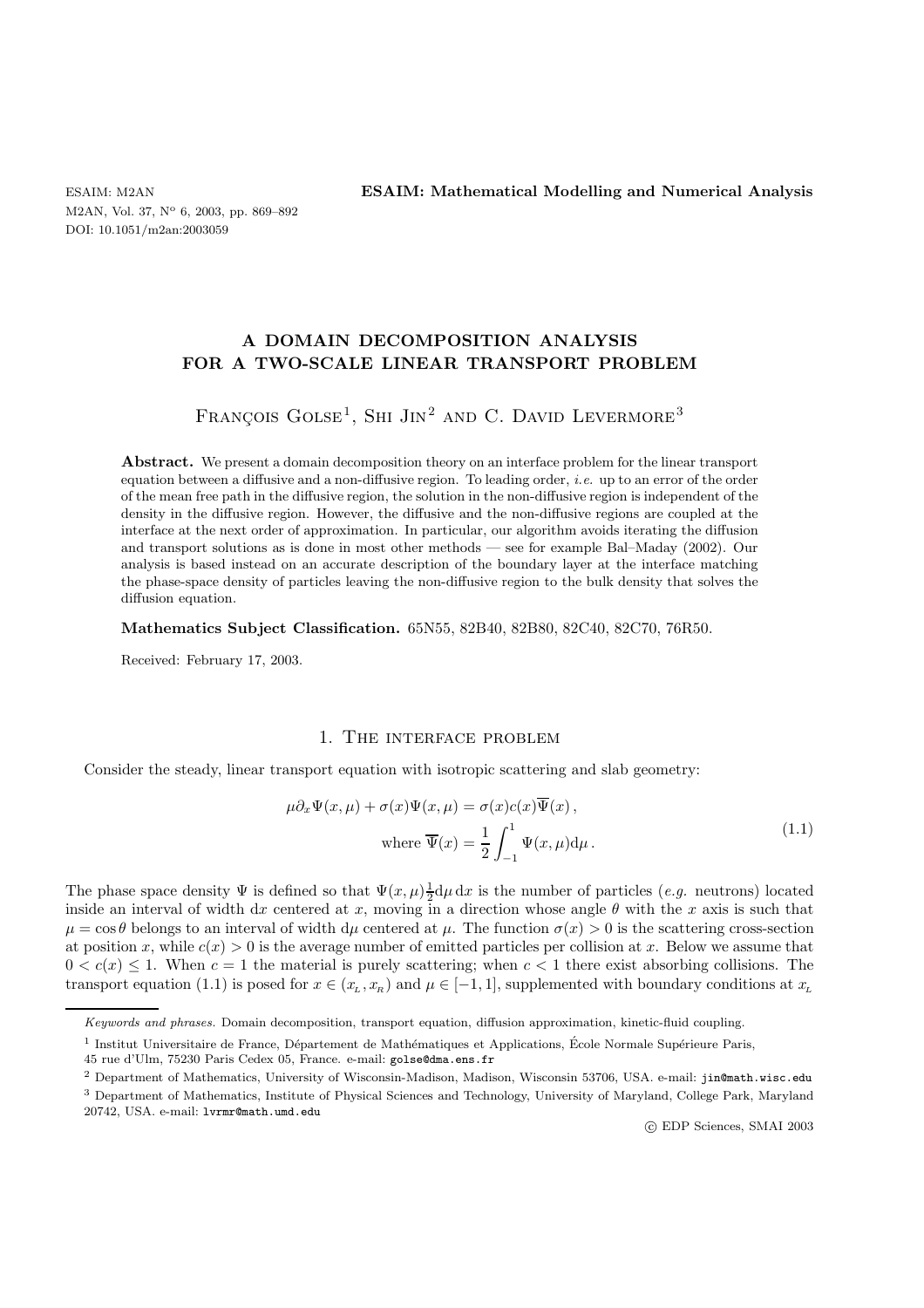$870$  F. GOLSE *ET AL.* 

and  $x_R$ . Perhaps the simplest example of boundary conditions for (1.1) consists in prescribing the phase-space density of particles entering the domain  $(x_L, x_R)$  at  $x_L$  and  $x_R$ :

$$
\Psi(x_L, \mu) = F_L(\mu), \quad \text{for } \mu \in (0, 1], \n\Psi(x_R, -\mu) = F_R(\mu), \quad \text{for } \mu \in (0, 1].
$$
\n(1.2)

More general boundary conditions can also be analyzed by the methods of the present paper. For more details on the physical meaning of (1.1, 1.2), the interested reader is referred to chapter XXI of [7]. Our purpose is to analyze the solution of  $(1.1, 1.2)$  in the case where the order of magnitude of the scattering cross-section  $\sigma$ varies considerably over the domain  $(x_L, x_R)$ . Such situations are frequently encountered in most applications of transport theory where the background medium is often made of (very) different materials. Specifically, we consider the case of two different materials with an interface located at  $x_M \in (x_L, x_R)$ . At  $x_M$ , the scattering cross-section  $\sigma$  and emission rate  $c(x)$  are assumed to be discontinuous; they are given as follows in terms of a small parameter  $\epsilon$ :

$$
\sigma(x) = 1, \quad \text{and} \quad 0 < c_* \le c(x) \le c^* < 1, \quad \text{for } x \in (x_L, x_M),
$$
\n
$$
\sigma(x) = \frac{-1}{\sigma(x)} \quad \text{and} \quad \sigma(x) = \frac{1}{\sigma(x)} \quad \frac{2}{\sigma(x)} \quad \text{for } x \in (x_L, x_M) \tag{1.3}
$$

$$
\sigma(x) = \epsilon^{-1}, \quad \text{and} \quad c(x) = 1 - \epsilon^2 \gamma(x), \quad \text{for } x \in (x_M, x_R). \tag{1.3}
$$

The mathematical analysis of our coupling algorithm will be done under the following assumptions:

$$
0 < \gamma_* \le \gamma(x) \le \gamma^*, \quad \text{for each } x \in (x_M, x_R) \tag{1.4}
$$

for some constants  $\gamma_*$  and  $\gamma^*$ ; we shall also restrict our attention to  $\epsilon$ 's such that

$$
0 < \epsilon < \epsilon^*, \quad \text{where } \epsilon^* < 1/\gamma^* \,. \tag{1.5}
$$

Notice that these assumptions exclude the case where c takes the value 1: in particular, the case of a purely scattering, low  $\sigma$  medium is excluded by the assumption (1.3). However, this is only for mathematical convenience, and our algorithm also works in that case: we shall return to this after the statement of our main results, Theorems 3.1 and 3.2.

The small parameter  $\epsilon$  is the ratio of the mean free path (the average distance a particle travels between two consecutive collisions with the background medium) to the size of the domain  $x_R - x_M$ . Changing the space variable  $x$  in  $(1.1)$  into

$$
x_M - \int_x^{x_M} \sigma(z) dz \quad \text{for } x \in (x_L, x_M),
$$
  
and 
$$
x_M + \int_{x_M}^x \sigma(z) dz \quad \text{for } x \in (x_M, x_R),
$$

one sees that there is no loss of generality in assuming  $\sigma$  to be piecewise constant as in (1.3). (In the context of radiative transfer, the new space variables so defined are referred to as the "optical thickness": see Chap. I, Sect. 7 in [6].) Since the mean-free path is small in the region  $(x_M, x_R)$ , we expect that the solution  $\Psi_{\epsilon}$  is isotropic (*i.e.* a function of x alone) to leading order and governed by the diffusion approximation of  $(1.1)$ : see Section 4.1 below. Hence the domain  $(x_M, x_R)$  is referred to as "the diffusive region". The smallness of the mean free path in  $(x_M, x_R)$  makes it very costly to solve the transport equation accurately there. Solving the diffusion equation on the other hand is much more efficient. By contrast, in the domain  $(x, x_M)$  one must retain the  $\mu$  dependence in the solution  $\Psi_{\epsilon}$  and solve the transport equation for  $\Psi_{\epsilon}$  in that domain, which will be therefore referred to as "the transport region". Domain decomposition methods matching kinetic and hydrodynamic or diffusion models have received a lot of attention in the past 15 years. Some of the ideas in the present work can be found in [10]; other methods have been proposed in [1, 4, 8, 9, 13, 17, 18, 20, 21, 24–26]. In the notations of Figure 1, solving the problem  $(1.1, 1.2)$  with coefficients given by  $(1.3)$  reduces to finding good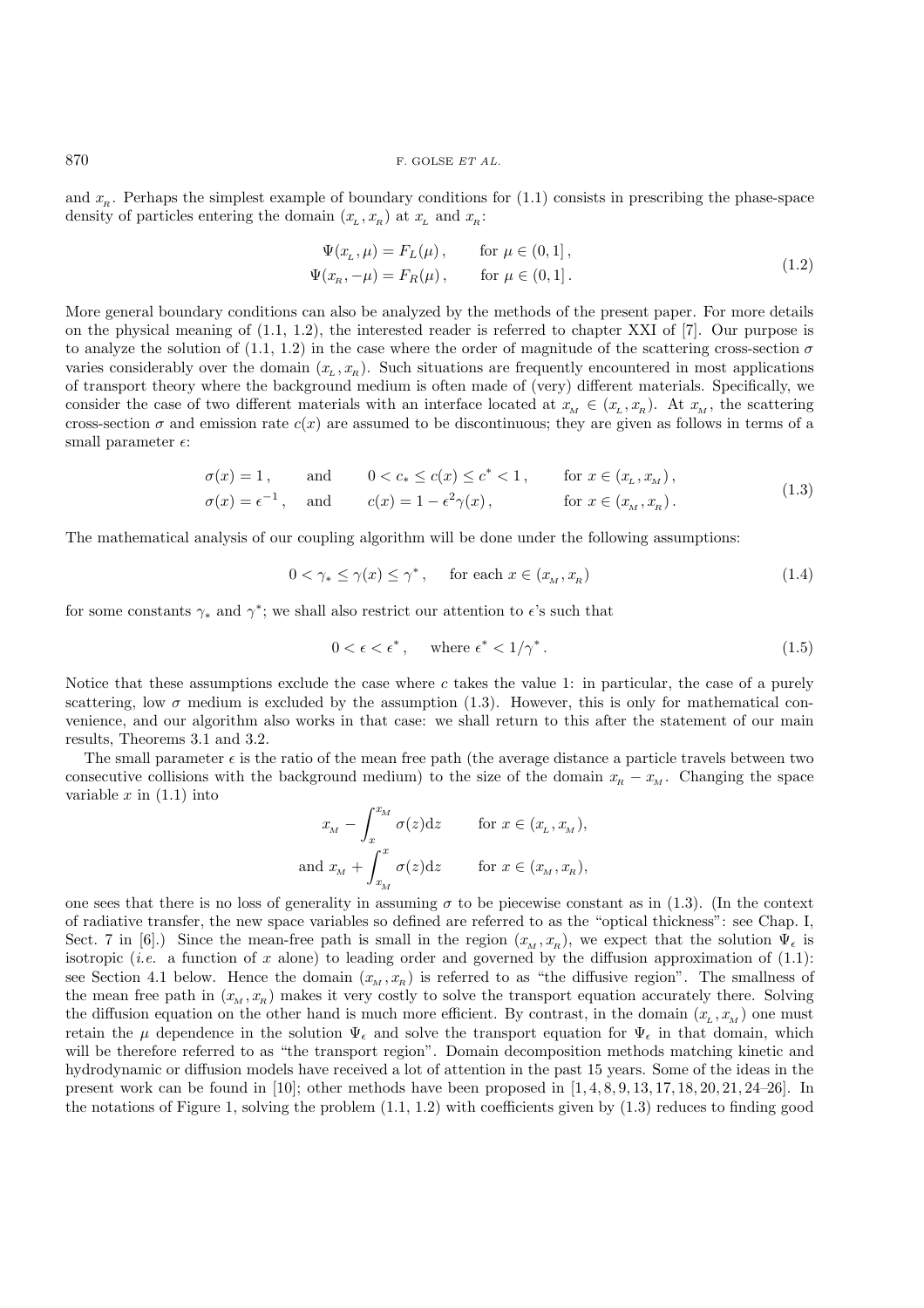

Figure 1. The interface problem.

approximations of the angle distributions of particles crossing the interface in the direction of the transport domain — *i.e.*  $f_$  — and in the direction of the diffusive domain — *i.e.*  $f_+$ . In fact, the solution in the diffusive region depends only on some appropriate angle average of  $f_+$ , so that the most critical task is to evaluate  $f_$ accurately. In most of the existing domain decomposition methods for this problem — for instance in  $[1,26]$  this is done by an iteration procedure in which the diffusion and the transport equations are solved alternately until convergence of the successive approximants to  $f_-\$  and  $f_+\$  is reached. The method described in this paper is completely different. Instead, we propose a boundary condition at  $x_M$  on the transport side which mimics the reflection of particles on an infinitely thick, purely scattering domain. This reflection condition is based on almost explicit computations for the steady transport equation in a half-space filled with a purely scattering material. These computations go back to the work of Wiener and Hopf [27] on the Milne–Schwarzschild problem in astrophysics. This material is recalled in Section 2. Then, classical results on the diffusion approximation of the transport equation show that, by solving the transport equation in the transport region  $(x_L, x_M)$  with this reflection condition at  $x_M$ , one approximates the restriction to the transport domain of the global solution to within  $O(\epsilon)$ . Thus, using this reflection condition yields the correct transport and diffusion solutions in one step up to an  $O(\epsilon)$  error and in *two steps* (a prediction-correction algorithm) up to an  $O(\epsilon^2)$  error. In particular, this method *avoids iterating* alternately on the diffusion and transport solutions until convergence of the fluxes at the interface is reached. This simple model can be seen as the prototype in a series of analogous problems, such as, for instance, radiative transfer in multi-material media, gas (or plasma) dynamics in cases involving both a kinetic and a hydrodynamic description etc. We hope that a complete and rigorous treatment of this simple case can give valuable insight on some of the issues listed above.

The domain decomposition method proposed here applies to problems where  $\sigma(x)$  is discontinuous. If  $\sigma(x)$ varies continuously from  $O(1)$  to  $O(\epsilon)$ , then there is a smooth transition between the transport and the diffusion regions. In such a case, one can use the *asymptotic-preserving* schemes developed in [5, 16, 19], where one solves just the transport equation but allows coarse mesh sizes and large time steps (compared with  $\epsilon$ ) in the diffusive region.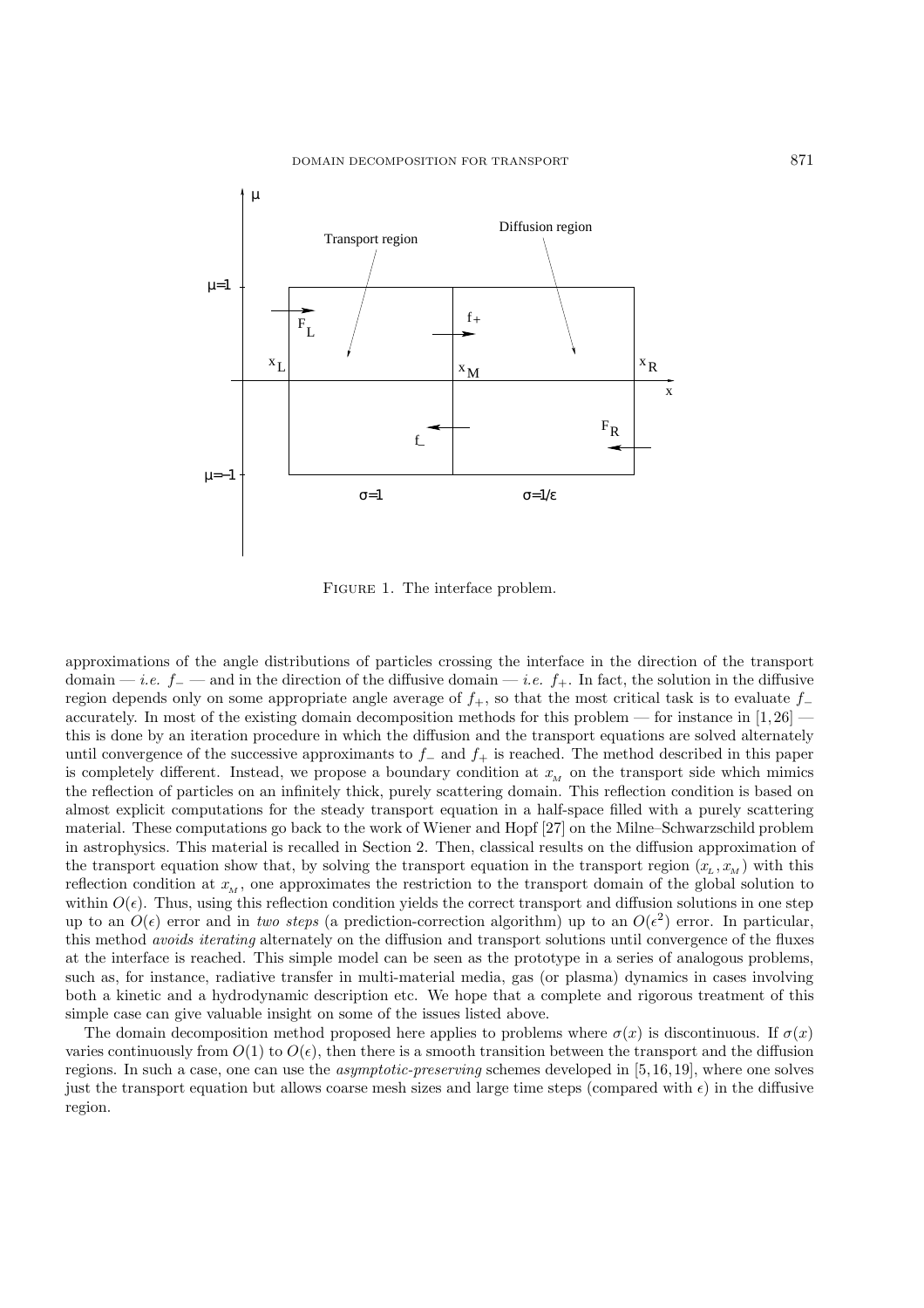## 2. Half-space problems, Chandrasekhar's H-function, reflection on a semi-infinite, purely scattering medium

In this section, we quickly review the mathematical objects involved in the reflection condition at the interface between the transport and the diffusive domains. Consider the half-space transport problem

$$
\mu \partial_z \Gamma + \Gamma - \overline{\Gamma} = 0, \quad z > 0, \quad 0 < |\mu| < 1,
$$
\n
$$
(2.1)
$$

with boundary condition

$$
\Gamma(0,\mu) = G(\mu), \quad 0 < \mu < 1. \tag{2.2}
$$

 $\Gamma(0, \mu) = G(\mu), \quad 0 < \mu < 1$ . (2.2)<br>The theory of existence, uniqueness and asymptotic behavior of this half-space transport problem follows from the work of Wiener and Hopf [27]. It is summarized in the next lemma which can be proved by energy (PDE) methods — this was done originally in [2], with a few technical improvements in [12] (see pp. 1359–1368 there). **Lemma 2.1.** *For each*  $G \in L^2([0,1], \mu d\mu)$  *there is a unique solution*  $\Gamma$  *in*  $L^{\infty}([0,+\infty);L^2([-1,1], \mu d\mu)$  *to the half-space transport equation (2.1). This solution satisfies the following properties:*

• *if*  $G \in L^{\infty}([0,1])$ *, then*  $\Gamma \in L^{\infty}([0,+\infty) \times [-1,1])$  *and one has* 

$$
\|\Gamma\|_{L^{\infty}} \le \|G\|_{L^{\infty}} ;\tag{2.3}
$$

• *it has zero flux*

$$
\frac{1}{2} \int_{-1}^{1} \mu \Gamma(z, \mu) d\mu = 0 ; \qquad (2.4)
$$

• there exists a constant  $\Gamma_{\infty}$  such that, for each  $\gamma \in [0,1)$ 

$$
\|\Gamma(z,\cdot) - \Gamma_{\infty}\|_{L^2(|\mu|d\mu)} = O(e^{-\gamma z}), \quad \text{and}
$$
  

$$
\|\Gamma(z,\cdot) - \Gamma_{\infty}\|_{L^{\infty}} = O(e^{-\gamma z}), \quad \text{if } G \in L^{\infty}([0,1])
$$
 (2.5)

 $as z \rightarrow +\infty$ *.* 

Notice that  $(z, \mu) \mapsto z - \mu$  is a solution of (2.1); hence, by Lemma 2.1, the half-space problem (2.1, 2.2) with  $G \equiv 0$  has a unique solution  $\Gamma_*$  such that  $(z,\mu) \mapsto \Gamma_*(z,\mu) - z$  belongs to  $L^{\infty}([0,+\infty) \times [-1,1])$ . (In other words,  $\Gamma_* = \Gamma_*^0 + z - \mu$  where  $\Gamma_*^0$  is the unique bounded solution of  $(2.1, 2.2)$  with  $G(\mu) \equiv \mu$ .)

**Definition 2.1.** The Chandrasekhar H-function is defined as

$$
H(\mu) = \frac{1}{\sqrt{3}} \Gamma_*(0, -\mu) , \quad \mu \in (0, 1) .
$$

In particular<sup>1</sup>,  $H \in L^{\infty}([0,1])$ .

By Lemma 2.1, the map  $G \mapsto \Gamma_{\infty}$  defines a linear functional on  $L^2([0, 1], \mu d\mu)$ ; likewise,  $\Gamma(0, -\mu) = (RG)(\mu)$ a.e. on [0, 1] where  $R$  is a bounded operator on  $L^2([0,1], \mu d\mu)$ . The striking fact in the theory of the half-space problem  $(2.1)$  is that both this linear functional and the operator R have remarkably simple expressions in terms of the Chandrasekhar H-function.

**Lemma 2.2.** *For each*  $G \in L^2([0,1], \mu d\mu)$  *the unique solution*  $\Gamma$  *of the half-space transport equation (2.1) in*  $L^{\infty}([0, +\infty); L^2([-1, 1], |\mu| d\mu)$  *satisfies the following properties:* 

• *as*  $z \rightarrow +\infty$ ,  $\Gamma(z, \cdot)$  *converges in*  $L^2([-1, 1], |\mu|d\mu)$  *to* 

$$
\Gamma_{\infty} = \frac{\sqrt{3}}{2} \int_0^1 G(\mu) H(\mu) \mu \mathrm{d}\mu \, ;
$$

<sup>1</sup>One also knows that  $\mu \mapsto \mu H(\mu)$  is in  $W^{1,1}([0,1])$  — see [12], Theorem C.3 — but this is not needed below.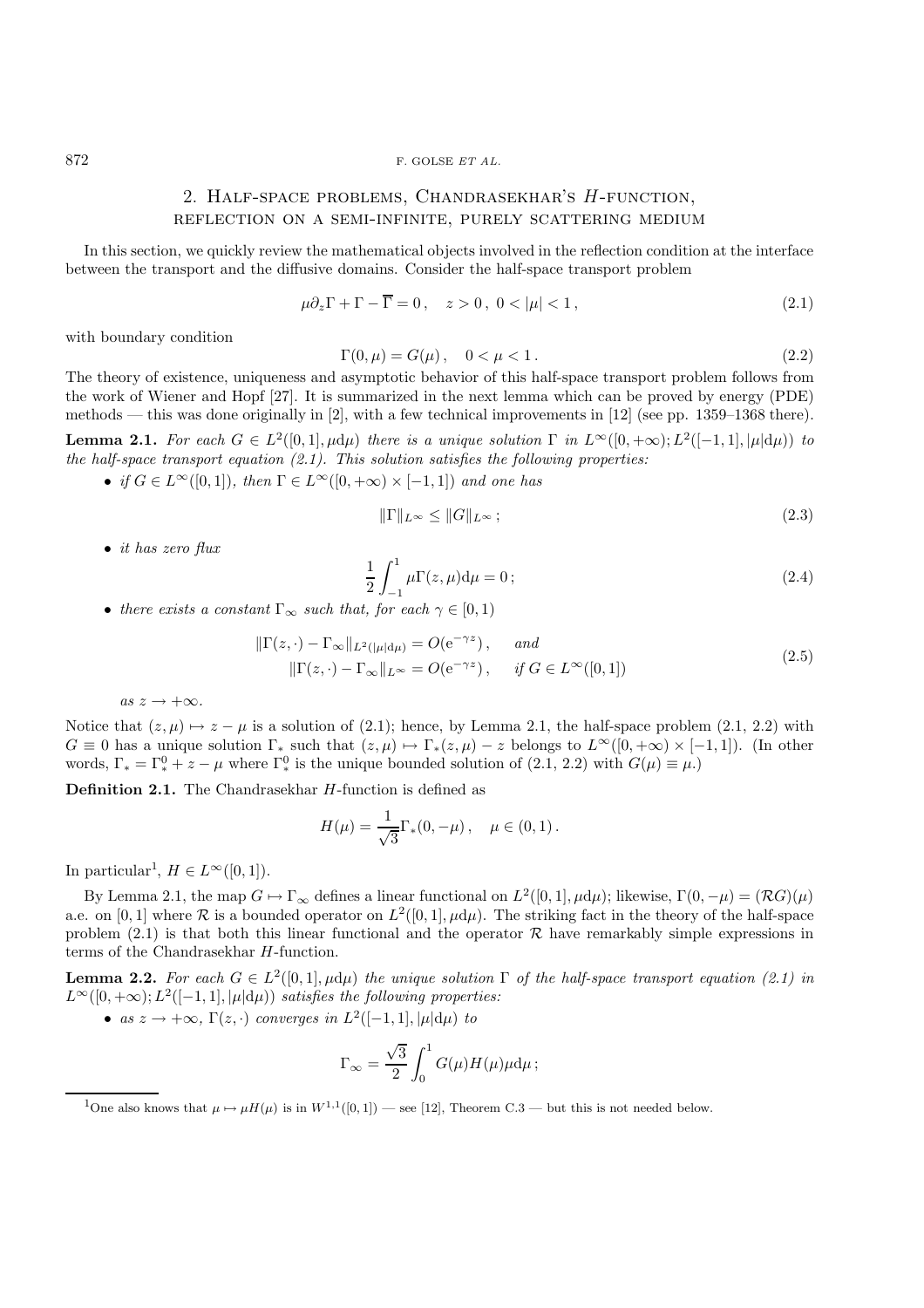• *for a.e.*  $\mu \in (0,1]$ *, the density of particles emerging from the half-space is* 

$$
\Gamma(0, -\mu) = (\mathcal{R}G)(\mu) = \frac{1}{2}H(\mu)\int_0^1 G(\mu')\frac{H(\mu')}{\mu + \mu'}\mu' d\mu'.
$$

In particular, if  $G \equiv 1$ , the uniqueness part of Lemma 2.1 shows that the solution of (2.1, 2.2) is  $\Gamma \equiv 1$ . Hence  $\mathcal{R}1 = 1$ , and therefore the H function satisfies the following nonlinear integral equation:

$$
\frac{1}{H(\mu)} = \int_0^1 \frac{H(\mu')}{2(\mu + \mu')} \mu' d\mu'.
$$
\n(2.6)

This integral equation can be solved iteratively by a relaxation method in order to tabulate  $H$ . This presentation of Chandrasekhar's function H and of the reflection operator R goes back to [10] (pp. 309–311, in the context of the Boltzmann equation) and is given in detail in [11] (pp. 222–224). Another presentation, based on stochastic processes, can be found in [3].

### 3. The coupling algorithms

In this section we give a detailed description of the coupling algorithms for the steady transport problem (1.1) with coefficients  $(1.3)$ .

### 3.1. Order  $O(\epsilon)$  coupling

The prescription for a coupling algorithm that approximates the solution of the interface problem to within  $O(\epsilon)$  is as follows. First solve the steady transport problem

$$
\mu \partial_x \Phi_0 + \Phi_0 - c \overline{\Phi}_0 = 0, \qquad (x, \mu) \in (x, x_M) \times [-1, 1],
$$
  
\n
$$
\Phi_0(x_L, \mu) = F_L(\mu), \qquad \mu \in (0, 1],
$$
  
\n
$$
\Phi_0(x_M, -\mu) = \mathcal{R}(\Phi_0(x_M, \cdot)|_{(0, 1]})(\mu), \qquad \mu \in (0, 1],
$$
  
\n(3.1)

where  $\mathcal R$  is the operator defined in Lemma 2.2. That the problem (3.1) has a unique solution is a more or less classical result in the theory of the transport equation: see Appendix A below. Once this is done and the density  $\Phi_0$  has been computed, solve the diffusion problem

$$
-\frac{1}{3}\partial_{xx}\Theta_0 + \gamma \Theta_0 = 0, \quad x \in (x_M, x_R),
$$

$$
\Theta_0(x_M) = \frac{\sqrt{3}}{2} \int_0^1 \mu H(\mu)\Phi_0(x_M, \mu) d\mu,
$$

$$
\Theta_0(x_R) = \frac{\sqrt{3}}{2} \int_0^1 \mu H(\mu) F_R(\mu) d\mu,
$$
\n(3.2)

where H is Chandrasekhar's function of defined in 2.1.

**Theorem 3.1.** Let  $\Psi_{\epsilon}$  be the solution of the original two-scale steady transport problem (1.1, 1.2) with coeffi*cients as in (1.3), and define*  $\Psi^0$  *as follows:* 

$$
\Psi^{0}(x,\mu) = \Phi_{0}(x,\mu) \quad \text{ for } (x,\mu) \in (x_{L},x_{M}) \times [-1,1],
$$
  

$$
\Psi^{0}(x,\mu) = \Theta_{0}(x) \quad \text{ for } (x,\mu) \in (x_{M},x_{R}) \times [-1,1].
$$

*Then*

$$
\|\Psi_\epsilon-\Psi^0\|_{L^1([x_L,x_R]\times[-1,1])}=O(\epsilon)
$$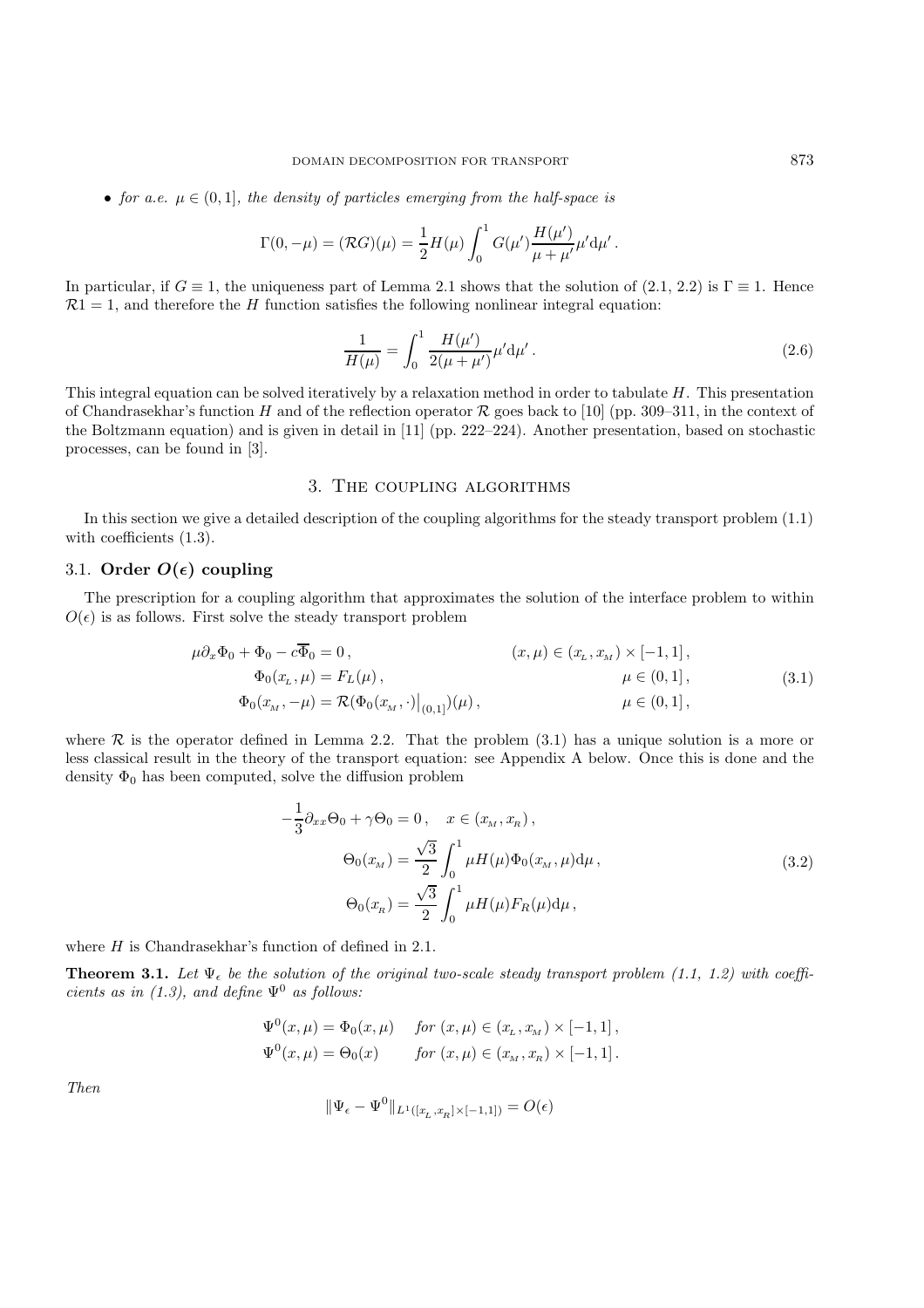and, for each  $x'_M$ ,  $x'_R \in (x_M, x_R)$  such that  $x'_M < x'_R$ , one has

$$
\|\Psi_{\epsilon}-\Psi^0\|_{L^2([x_L,x_M]\times[-1,1])}+\|\Psi_{\epsilon}-\Psi^0\|_{L^{\infty}([x'_M,x'_R]\times[-1,1])}=O(\epsilon)
$$

 $as \epsilon \rightarrow 0$ .

Notice that the function  $\Psi^0$  is in general discontinuous in x at  $x_M$  while  $\Psi_{\epsilon}$  is continuous in x for a.e.  $\mu \in [-1, 1]$  and each  $\epsilon > 0$ . Hence the approximation above cannot hold in the  $L^{\infty}$  norm. This discontinuity is the manifestation at the macroscopic scale of the boundary layer with thickness of order  $O(\epsilon)$  at the interface inside the diffusive region. The great advantage of this procedure is that the transport region and the diffusive region are completely decoupled at this order of approximation. That may seem somewhat paradoxical: indeed, suppose that  $F_L \equiv 0$ . According to the prescription above,  $\Psi^0 \equiv 0$  in the transport region, independently of whether  $F_R \equiv 0$  or not. However, the total flux of particles inside the diffusion region is approximated by  $\epsilon^{-1} \partial \Theta_0$  and gives in general a non-trivial contribution of order  $O(\epsilon)$  at the interface from the diffu  $-\epsilon \frac{1}{3} \partial_x \Theta_0$  and gives in general a non trivial contribution of order  $O(\epsilon)$  at the interface from the diffusion side.<br>Based on this simple observation, we anticipate that the transmets of the transport and diffusio Based on this simple observation, we anticipate that the treatments of the transport and diffusion regions must be coupled somehow if one wants to get the next order of accuracy  $O(\epsilon^2)$ .

# 3.2. **Order**  $O(\epsilon^2)$  coupling

Once the solution of the problem  $(1.1)$ – $(1.3)$  has been computed to within  $O(\epsilon)$  by the prescription above, one determines the order  $O(\epsilon)$  correction to the steady transport problem (3.1) by solving

$$
\mu \partial_x \Phi_1 + \Phi_1 - c \overline{\Phi}_1 = 0, \qquad (x, \mu) \in (x_x, x_M) \times [-1, 1],
$$
  
\n
$$
\Phi_1(x_L, \mu) = 0, \qquad \mu \in (0, 1], \qquad (3.3)
$$
  
\n
$$
\Phi_1(x_M, -\mu) = \mathcal{R}(\Phi_1(x_M, \cdot)|_{(0,1]})(\mu) + (\mu - \mathcal{R}\mu)\partial_x \Theta_0(x_M), \qquad \mu \in (0, 1], \qquad (3.3)
$$

where  $\lambda$  is a positive constant given by

$$
\lambda = \frac{\sqrt{3}}{2} \int \mu^2 H(\mu) d\mu.
$$
\n(3.4)

The parameter  $\lambda$  is related to the so-called "extrapolated endpoints"  $x_M - \epsilon \lambda$  and  $x_R + \epsilon \lambda$ .

Having determined  $\Phi_1$  we next compute the diffusion approximation of the solution  $\Psi_{\epsilon}$  as follows:

$$
-\frac{1}{3}\partial_{xx}\Theta_{\epsilon} + \gamma\Theta_{\epsilon} = 0, \quad x \in (x_M, x_R),
$$
  

$$
\Theta_{\epsilon}(x_M) - \epsilon\lambda\partial_x\Theta_{\epsilon}(x_M) = \frac{\sqrt{3}}{2} \int_0^1 \mu H(\mu)(\Phi_0 + \epsilon\Phi_1)(x_M, \mu)d\mu,
$$
  

$$
\Theta_{\epsilon}(x_R) + \epsilon\lambda\partial_x\Theta_{\epsilon}(x_R) = \frac{\sqrt{3}}{2} \int_0^1 \mu H(\mu)F_R(\mu)d\mu.
$$
 (3.5)

Once  $\Phi_0$ ,  $\Phi_1$  and  $\Theta_\epsilon$  are determined, the approximation of the solution of (1.1)–(1.3) to within  $O(\epsilon^2)$  is expressed as follows.

**Theorem 3.2.** Let  $\Psi_{\epsilon}$  be the solution of the original two-scale steady transport problem (1.1, 1.2) with coeffi*cients as in (1.3).* Define  $\Psi_{\epsilon}^1$  as follows:

$$
\Psi_{\epsilon}^{1}(x,\mu) = (\Phi_{0} + \epsilon \Phi_{1})(x,\mu) \quad \text{for } (x,\mu) \in (x_{L},x_{M}) \times [-1,1],
$$
  

$$
\Psi_{\epsilon}^{1}(x,\mu) = \Theta_{\epsilon}(x) - \epsilon \mu \partial_{x} \Theta_{\epsilon}(x) \quad \text{for } (x,\mu) \in (x_{M},x_{R}) \times [-1,1].
$$

*Then, for each*  $x'_M$ ,  $x'_R \in (x_M, x_R)$  *such that*  $x'_M < x'_R$ , *one has* 

$$
\|\Psi_\epsilon-\Psi^1_\epsilon\|_{L^2([x_L,x_M]\times[-1,1])}+\|\Psi_\epsilon-\Psi^1_\epsilon\|_{L^\infty([x'_M,x'_R]\times[-1,1])}=O(\epsilon^2)
$$

 $as \epsilon \rightarrow 0$ .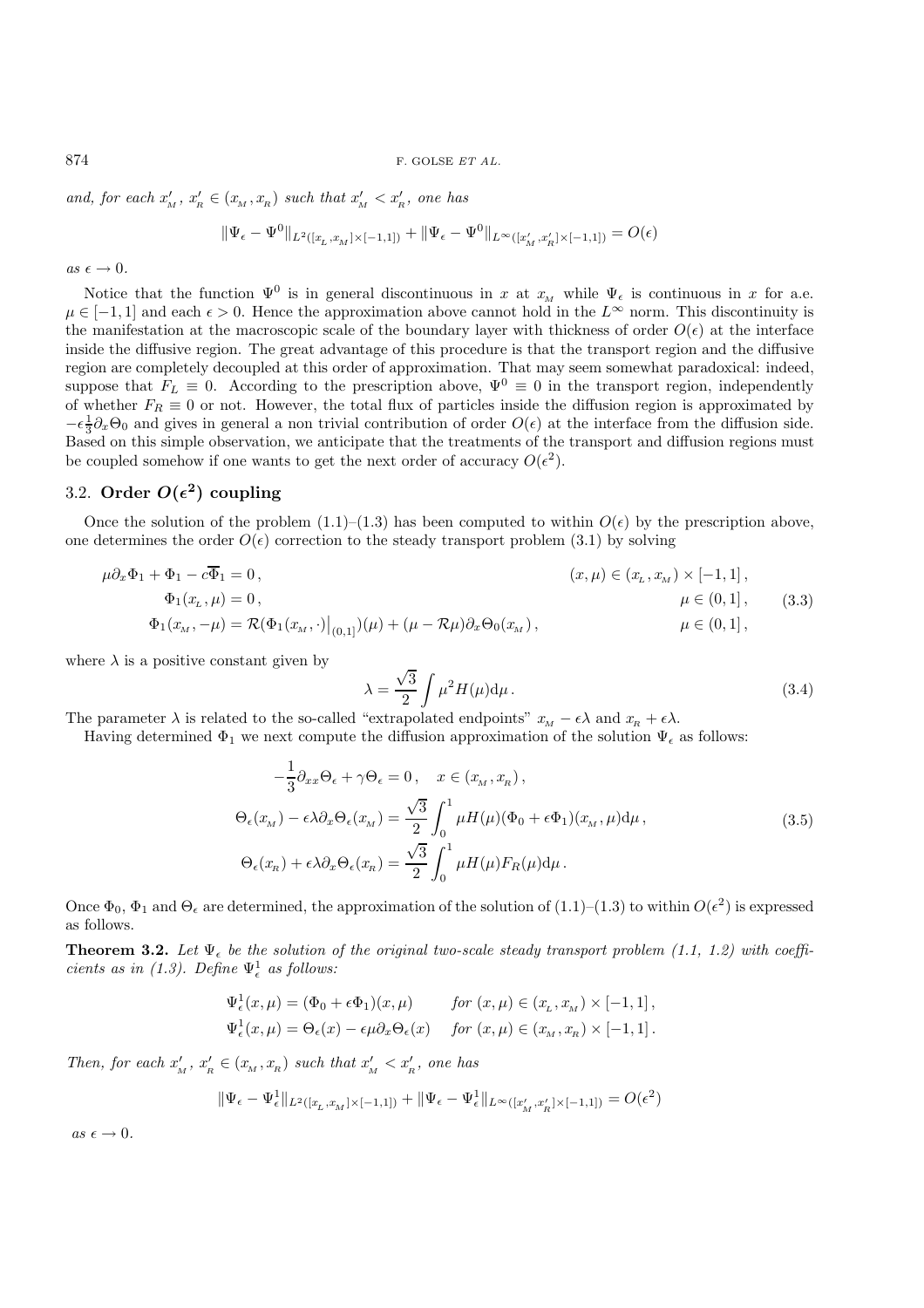The following observation is crucial in understanding the coupling algorithms discussed here: a perturbation of order  $O(1)$  (resp. of order  $O(\epsilon)$ ) in the solution of the diffusion equation on  $(x_M x_R)$  has an effect of order  $O(\epsilon)$ (resp.  $O(\epsilon^2)$ ) on the solution of the transport equation over  $(x_L, x_M)$ . In any case, both algorithms presented in Theorems 3.1 and 3.2 lead to approximations of the solution  $\Psi_{\epsilon}$  of the original two-scale steady transport problem (1.1)–(1.3) to within  $O(\epsilon)$  and  $O(\epsilon^2)$  respectively in a finite number of steps (respectively one and two steps). By using this algorithms, one avoids iterating on the transport and diffusion solutions as is done in most other domain decomposition algorithms (*e.g.* in [1, 26]).

**Remark 3.1.** Theorems 3.1 and 3.2 are proved below under the assumption (1.3) and (1.4) which exclude in particular the case of a purely scattering material. Our coupling algorithm still works in that case. However, this requires that the proof be modified in the following manner: the proof of Lemma 4.1, and both the estimates (4.27) and (4.32) rest on the energy estimate (4.17) in a way that requires c to be less than and even bounded away from 1. If one only assumes  $c = 1$ , the results in Lemma 4.1, (4.27) and (4.32) are still true. The argument based on the energy estimate (4.17) must be replaced by the fact that the spectrum of the unbounded operator

$$
T: f \mapsto \mu \partial_x f + f - \overline{f}
$$

with domain

$$
D(T) = \left\{ f \in L^2([x_L, x_M] \times [-1, 1]) \mid \mu \partial_x f \in L^2([x_L, x_M] \times [-1, 1]) , f(x_L, \mu) = f(x_M, -\mu) = 0 , \mu \in (0, 1] \right\}
$$

is the union of its continuous spectrum included in  $\{z \in \mathbb{C} \mid \Re z \geq 1\}$  and of a sequence of real eigenvalues in [0, 1] converging to 1 (see [23]). We have chosen to present the proof based on the energy inequality (4.17) because of its wider range of applicability — in particular,  $c$  does not need to be a constant as in the argument based on the explicit spectral analysis of [23]. Another argument in favor of this choice is that the  $O(\epsilon)$  (resp.  $O(\epsilon^2)$ ) estimates in the statement of Theorem 3.1 (resp. 3.2) can be expressed in terms of explicitly known parameters such as  $c^*$ ,  $c_* \gamma_*$ ,  $\gamma^*$  and  $\lambda$ : see in particular the remark at the end of Section 4.

## 4. Error estimate for the domain decomposition algorithm: The steady problem

Our proof of Theorems 3.1 and 3.2 is based on a precise error estimate for the diffusion approximation of the transport equation with boundary layer terms and on a few elementary stability results for the transport equation itself. This preliminary material is discussed in the next few sections.

#### 4.1. **The diffusion approximation**

In the diffusive region  $[x_M, x_R]$ , the scaled transport equation is

$$
\mu \partial_x \Psi_{\epsilon} + \frac{1}{\epsilon} \Psi_{\epsilon} = \frac{1}{\epsilon} (1 - \epsilon^2 \gamma) \overline{\Psi}_{\epsilon} , \quad x_M < x < x_R \,, \ -1 < \mu < 1 \,. \tag{4.1}
$$

It is supplemented with the boundary conditions

$$
\Psi_{\epsilon}(x_M, \mu) = F_M(\mu), \quad 0 < \mu < 1,
$$
\n(4.2)

and

$$
\Psi_{\epsilon}(x_R, -\mu) = F_R(\mu), \quad 0 < \mu < 1. \tag{4.3}
$$

The main difficulty in the domain decomposition algorithm is that the boundary condition  $F_M$  is not explicitly known, but eventually determined by the coupling of the transport and diffusion domains. Assuming however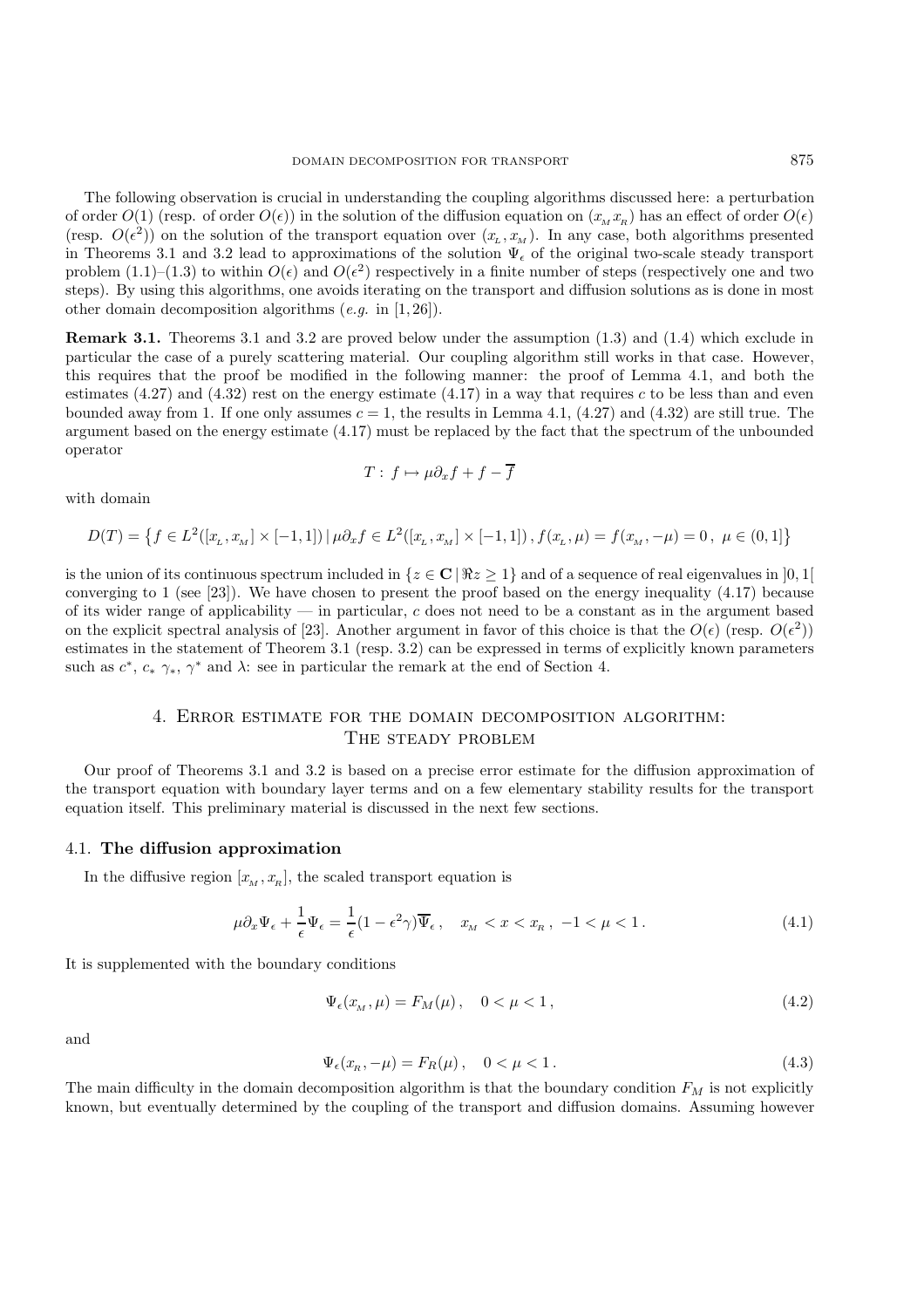876 F. GOLSE  $ETAL$ .

that  $F_M$  is known, the diffusion approximation of the scaled transport equation (4.1)–(4.3) can be formulated as follows. Let  $\Theta_{\epsilon}$  be the solution of the diffusion equation

$$
-\frac{1}{3}\partial_{xx}\Theta_{\epsilon} + \gamma\Theta_{\epsilon} = 0, \quad x_M < x < x_R \tag{4.4}
$$

with Robin boundary conditions

$$
\Theta_{\epsilon} - \epsilon \lambda \partial_x \Theta_{\epsilon} \Big|_{x = x_M} = \frac{\sqrt{3}}{2} \int_0^1 \mu H(\mu) F_M(\mu) d\mu ,
$$
  

$$
\Theta_{\epsilon} + \epsilon \lambda \partial_x \Theta_{\epsilon} \Big|_{x = x_R} = \frac{\sqrt{3}}{2} \int_0^1 \mu H(\mu) F_R(\mu) d\mu ,
$$
 (4.5)

where H is the Chandrasekhar function (see Def. 2.1). The Robin boundary conditions  $(4.5)$  can be viewed as Taylor expansions at order  $O(\epsilon^2)$  of the Dirichlet boundary conditions at the extrapolated endpoints.

In particular, when  $\epsilon = 0$ , the problem  $(4.4, 4.5)$  reduces to the Dirichlet problem

$$
-\frac{1}{3}\partial_{xx}\Theta_{0} + \gamma\Theta_{0} = 0, \quad x_{M} < x < x_{R};
$$
\n
$$
\Theta_{0}(x_{M}) = \frac{\sqrt{3}}{2} \int_{0}^{1} \mu H(\mu) F_{M}(\mu) d\mu,
$$
\n
$$
\Theta_{0}(x_{R}) = \frac{\sqrt{3}}{2} \int_{0}^{1} \mu H(\mu) F_{R}(\mu) d\mu.
$$
\n(4.6)

Let  $\Gamma_{\epsilon}^M$  be the solution of

$$
\mu \partial_z \Gamma_\epsilon^M + \Gamma_\epsilon^M - \overline{\Gamma}_\epsilon^M = 0, \qquad z > 0, -1 < \mu < 1,
$$
  
\n
$$
\Gamma_\epsilon^M(0, \mu) = F_M(\mu) - \Theta_\epsilon(x_M) + \epsilon \mu \partial_x \Theta_\epsilon(x_M), \qquad 0 < \mu < 1,
$$
\n(4.7)

in  $L^{\infty}([0, +\infty); L^2([-1, 1], |\mu|\mathrm{d}\mu)$  (whose existence and uniqueness is guaranteed by Lem. 2.1) while  $\Gamma_{\epsilon}^R$  is similarly defined with the boundary data similarly defined with the boundary data

$$
\Gamma_{\epsilon}^{R}(0,\mu) = F_{R}(\mu) - \Theta_{\epsilon}(x_{R}) - \epsilon \mu \partial_{x} \Theta_{\epsilon}(x_{R}), \quad 0 < \mu < 1.
$$
\n(4.8)

The diffusion approximation consists then in replacing the solution  $\Psi_{\epsilon}$  of the transport problem (4.1)–(4.3) by the truncated multi-scale expansion

 $\bullet\,$  at order  $O(\epsilon).$ 

$$
\Phi_{\epsilon}^{0}(x,\mu) = \Theta_{0}(x) + \Gamma_{0}^{M}\left(\frac{x - x_{M}}{\epsilon}, \mu\right) + \Gamma_{0}^{R}\left(\frac{x_{R} - x}{\epsilon}, -\mu\right). \tag{4.9}
$$

• at order  $O(\epsilon^2)$ :

$$
\Phi_{\epsilon}^{1}(x,\mu) = \Theta_{\epsilon}(x) - \epsilon \mu \partial_{x} \Theta_{\epsilon}(x) + \Gamma_{\epsilon}^{M} \left( \frac{x - x_{M}}{\epsilon}, \mu \right) + \Gamma_{\epsilon}^{R} \left( \frac{x_{R} - x}{\epsilon}, -\mu \right). \tag{4.10}
$$

With these notations, the diffusion approximation for the transport equation  $(4.1)$ – $(4.3)$  can be stated as follows. **Proposition 4.1.** *The error between the solution*  $\Psi_{\epsilon}$  *of the transport problem and the truncated expansion*  $\Phi_{\epsilon}$ *satisfies*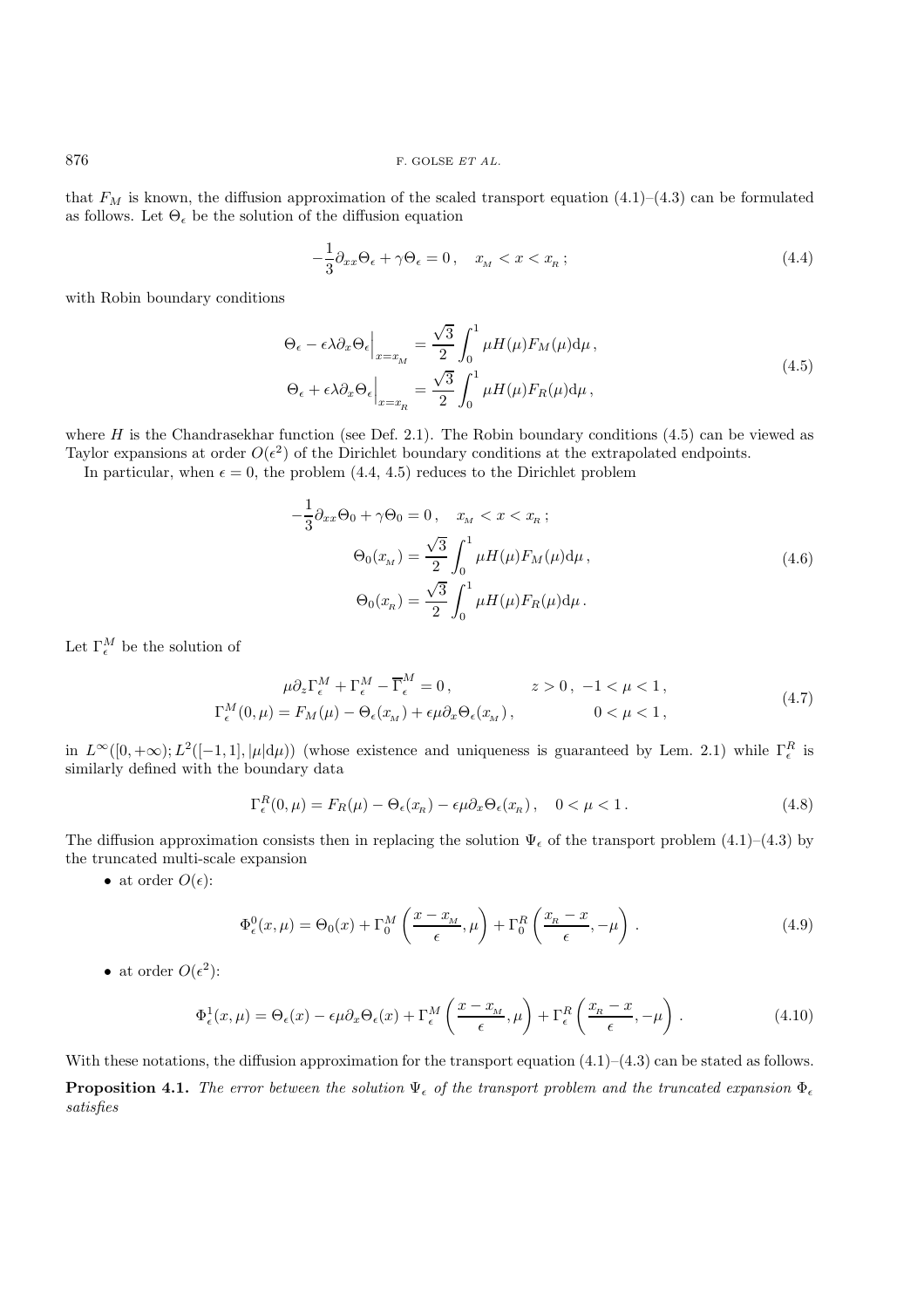• *At order*  $O(\epsilon)$ *:* 

$$
\left\| \Psi_{\epsilon} - \Phi_{\epsilon}^{0} \right\|_{L^{\infty}([x_M, x_R] \times [-1, 1])} \le C_0 \epsilon \tag{4.11}
$$

*in addition*

$$
\sup_{\mu \in (0,1)} \left| \Psi_{\epsilon}(x_M, -\mu) - \mathcal{R}(\Psi_{\epsilon}(x_M, \cdot)|_{[0,1]}) (\mu) \right| \le C_0 \epsilon \,. \tag{4.12}
$$

• *At order*  $O(\epsilon^2)$ *:* 

sup

$$
\left\|\Psi_{\epsilon} - \Phi_{\epsilon}^{1}\right\|_{L^{\infty}\left([x_{M}, x_{R}] \times [-1, 1]\right)} \leq C_{1} \epsilon^{2};\tag{4.13}
$$

*in addition*

$$
\sup_{\mu \in (0,1)} \left| \Psi_{\epsilon}(x_M, -\mu) - \mathcal{R}(\Psi_{\epsilon}(x_M, \cdot)) \Big|_{[0,1]}( \mu) - \epsilon(\mu - \mathcal{R}\mu) \partial_x \Theta_0(x_M) \right| \le C_1 \epsilon^2.
$$
\n(4.14)

In (4.12) and (4.14),  $R$  is the operator defined in Lemma 2.2. This Proposition is the main result in [2]; it is phrased here essentially in the notations of Theorem 2.2 in [12]. An equivalent formulation, based on stochastic processes, can be found in [3].

## 4.2. **Stability results**

The first stability result needed in the error estimate for the coupling algorithm bears on the transport equation itself. Let  $\sigma \equiv \sigma(x)$  satisfy  $0 < \sigma_* \leq \sigma(x) \leq \sigma^*$  and  $c \equiv c(x)$  satisfy  $0 < c_* \leq c(x) \leq c^* < 1$  for some constants  $\sigma_*$ ,  $\sigma^*$ ,  $c_*$  and  $c^*$  and for each  $x \in [x_L, x_M]$ . Consider the transport equation

$$
\mu \partial_x f + \sigma(f - c\overline{f}) = 0, \qquad (x, \mu) \in (x_L, x_M) \times [-1, 1]; \nf(x_L, \mu) = F_L(\mu), \qquad \mu \in (0, 1]; \nf(x_M, -\mu) = F_M(\mu), \qquad \mu \in (0, 1].
$$
\n(4.15)

We next define two operators on  $L^2([0,1], \mu d\mu)$ , denoted by  $\mathcal{T}_L$  and  $\mathcal{T}_M$ , in the following manner:

$$
(T_L F_L)(\mu) = f(x_M, \mu) \text{ for a.e. } \mu \in (0, 1] \text{ when } F_M = 0,
$$
  

$$
(T_M F_M)(\mu) = f(x_M, \mu) \text{ for a.e. } \mu \in (0, 1] \text{ when } F_L = 0.
$$
 (4.16)

By linearity of the problem (4.15), in the general case where neither  $F_L$  nor  $F_M$  is identically 0,

$$
f(x_M, \mu) = (T_L F_L)(\mu) + (T_M F_M)(\mu)
$$
, for a.e.  $\mu \in (0, 1]$ .

**Lemma 4.1.** *The operators*  $\mathcal{T}_L$  *and*  $\mathcal{T}_M$  *are bounded on*  $L^2([0,1], \mu d\mu)$ *; further* 

$$
\|\mathcal{T}_L\|_{\mathcal{L}(L^2([0,1],\mu d\mu))} \leq 1, \quad \|\mathcal{T}_M\|_{\mathcal{L}(L^2([0,1],\mu d\mu))} < 1.
$$

*Proof.* We start with the basic energy estimate obtained by multiplying (4.15) by f and integrating over  $[x_L, x_R] \times$  $[-1, 1]$ :

$$
\int_{x_L}^{x_M} \int_{-1}^1 \sigma(1-c) f^2 dx d\mu + \int_{x_L}^{x_M} \int_{-1}^1 \sigma c(f-\overline{f})^2 dx d\mu + \frac{1}{2} \int_0^1 \mu f(x_L, -\mu)^2 d\mu + \frac{1}{2} \int_0^1 \mu f(x_M, \mu)^2 d\mu
$$

$$
= \frac{1}{2} \int_0^1 \mu F_L(\mu)^2 d\mu + \frac{1}{2} \int_0^1 \mu F_M(\mu)^2 d\mu. \quad (4.17)
$$

Applying this successively to  $F_M \equiv 0$  and  $F_L \equiv 0$  leads to

$$
\|\mathcal{T}_L\|_{\mathcal{L}(L^2([0,1],\mu d\mu))} \le 1 \text{ and then } \|\mathcal{T}_M\|_{\mathcal{L}(L^2([0,1],\mu d\mu))} \le 1. \tag{4.18}
$$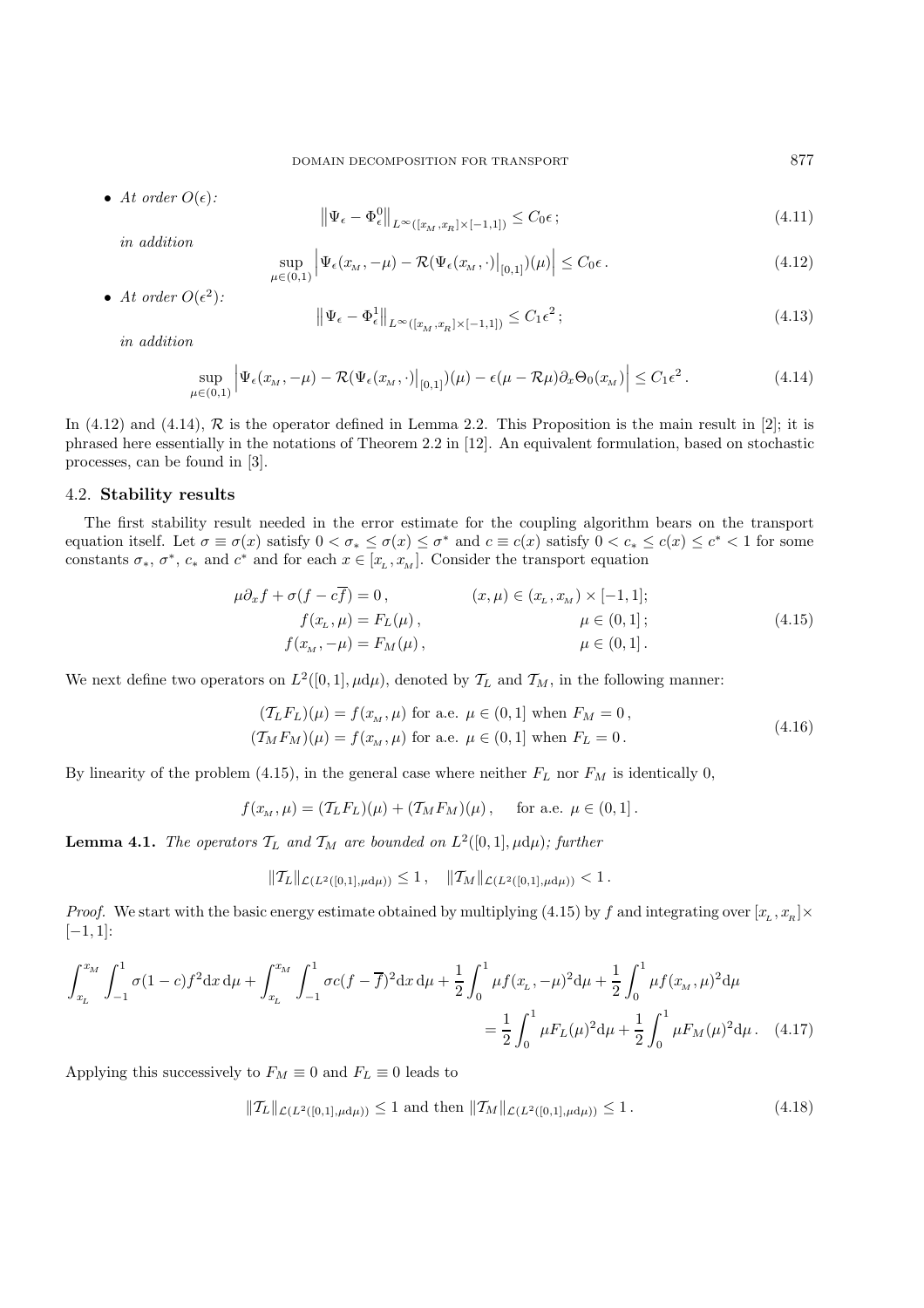It remains to prove that the second inequality is strict. Set  $F_L \equiv 0$ . The energy estimate (4.17) and the bounds assumed on the functions  $\sigma \equiv \sigma(x)$  and  $c \equiv c(x)$  imply that

$$
\nu\left(\|f-\overline{f}\|_{L^{2}([x_L,x_M]\times[-1,1])}^2+\|f\|_{L^{2}([x_L,x_M]\times[-1,1])}^2\right)\leq\frac{1}{2}\|\phi\|_{L^{2}([0,1],\mu\mathrm{d}\mu)}^2-\frac{1}{2}\|\mathcal{T}_M\phi\|_{L^{2}([0,1],\mu\mathrm{d}\mu)}^2\tag{4.19}
$$

where  $\nu = \sigma^* \min(1 - c^*, c_*).$  On the other hand, since  $F_L \equiv 0$ , for a.e.  $\mu \in (0, 1]$  one has

$$
\frac{1}{2}\mu \left(\mathcal{T}_M \phi(\mu)\right)^2 = \int_{x_L}^{x_M} f(x,\mu)\mu \partial_x f(x,\mu) dx
$$
  
\n
$$
\leq \|\mu \partial_x f(\cdot,\mu)\|_{L^2([x_L, x_M])} \|f(\cdot,\mu)\|_{L^2([x_L, x_M])}.
$$

Integrating this in  $\mu$  over  $(0, 1]$ , one finds

$$
\frac{1}{2} ||T_M \phi||_{L^2([0,1],\mu d\mu)}^2 \le ||\mu \partial_x f||_{L^2([x_L, x_M] \times [-1,1])} ||f||_{L^2([x_L, x_M] \times [-1,1])}
$$
\n
$$
\le \left( ||\sigma c(f - \overline{f})||_{L^2([x_L, x_M] \times [-1,1])} + ||\sigma (1-c)f||_{L^2([x_L, x_M] \times [-1,1])} \right) ||f||_{L^2([x_L, x_M] \times [-1,1])}.
$$
\n(4.20)

By using (4.19) and (4.20) one arrives at

$$
\|\mathcal{T}_M\phi\|_{L^2([0,1],\mu\mathrm{d}\mu)}^2 \leq \frac{3\sigma^*}{2\nu} \left( \|\phi\|_{L^2([0,1],\mu\mathrm{d}\mu)}^2 - \|\mathcal{T}\phi\|_{L^2([0,1],\mu\mathrm{d}\mu)}^2 \right)
$$

and since this is true of any function  $\phi \in L^2([0,1], \mu d\mu)$ , one eventually obtains

$$
\|\mathcal{T}_M\|_{\mathcal{L}(L^2([0,1],\mu d\mu)} \le \sqrt{\frac{3\sigma^*}{2\nu + 3\sigma^*}} < 1,
$$
\n(4.21)

which concludes the proof.  $\Box$ 

The second stability result that we need bears on the operator  $R$  defined in Lemma 2.2 and can be seen as a stability result for the transport equation, however inside the diffusive region.

**Lemma 4.2.** *The operator*  $\mathcal R$  *defined in Lemma 2.2 is a contraction mapping on the space*  $L^2([0,1], \mu d\mu)$ *:* 

$$
\|\mathcal{R}\|_{\mathcal{L}(L^2([0,1],\mu d\mu))}=1.
$$

*Proof.* The energy estimate analogous to  $(4.17)$  for the problem  $(2.1)$  with the boundary condition  $(2.2)$  is obtained by multiplying equation (2.1) by Γ, on account of (2.2) and of the asymptotic behavior as  $z \to +\infty$  in Lemma 2.1. One finds that

$$
\int_0^{+\infty} \int_{-1}^1 (\Gamma - \overline{\Gamma})^2 dz d\mu + \frac{1}{2} \int_0^1 \mu \Gamma(x_L, -\mu)^2 d\mu = \frac{1}{2} \int_0^1 \mu G(\mu)^2 d\mu.
$$
 (4.22)

Hence

$$
\frac{1}{2} \int_0^1 \mu \Gamma(x_L, -\mu)^2 d\mu \leq \frac{1}{2} \int_0^1 \mu G(\mu)^2 d\mu,
$$

which means that  $\|\mathcal{R}\|_{\mathcal{L}(L^2([0,1],\mu d\mu))} \leq 1$ . This inequality is actually an equality since  $\mathcal{R}1 = 1$ .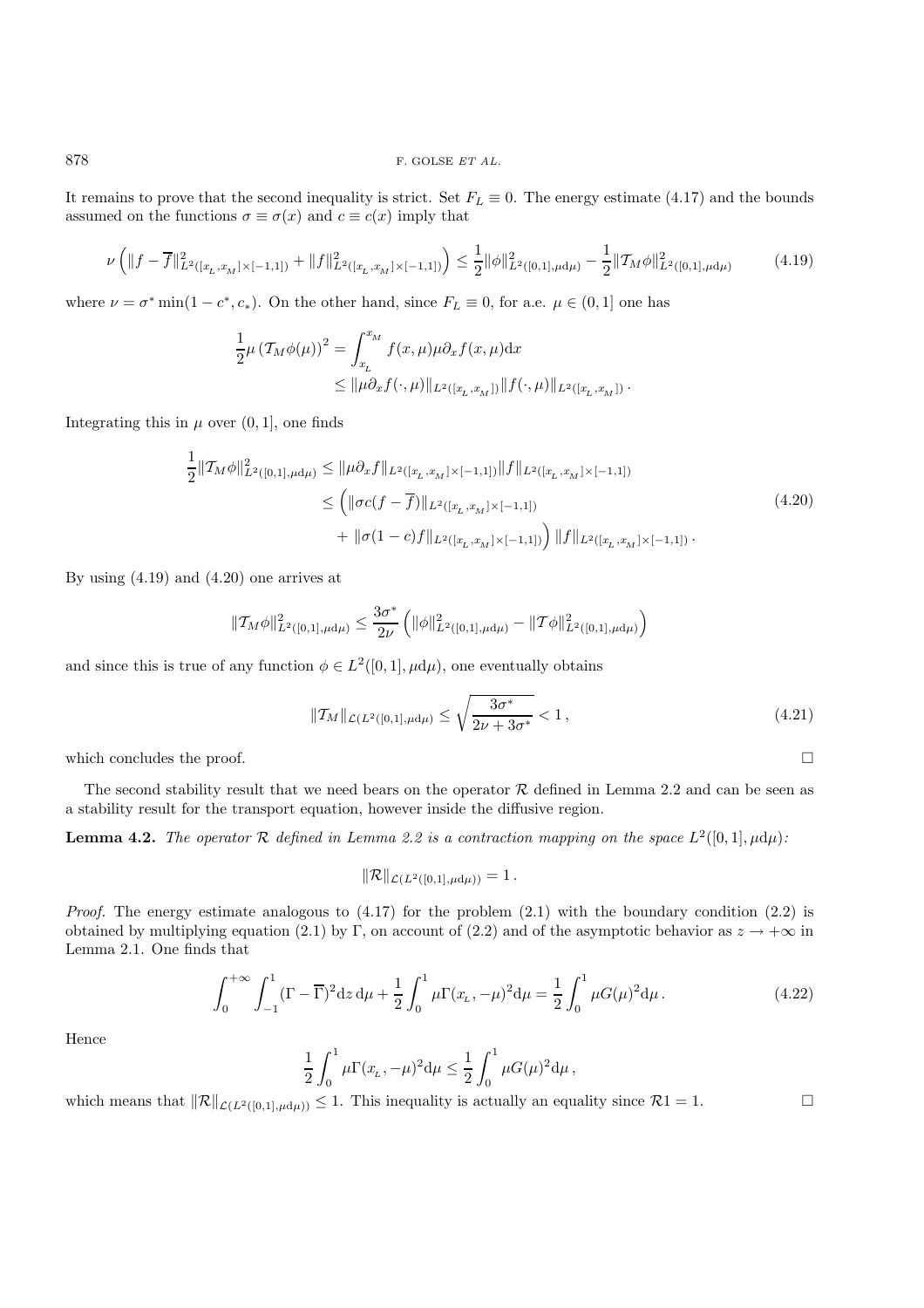### 4.3. **Continuity across the interface**

The last ingredient in our proof is the following continuity statement.

**Lemma 4.3.** Let  $\sigma \equiv \sigma(x)$  satisfy  $0 < \sigma_* \leq \sigma(x) \leq \sigma^*$  and  $c \equiv c(x)$  satisfy  $0 \leq c(x) \leq c_* < 1$  for some *constants*  $\sigma_*$ ,  $\sigma^*$  *and*  $c^*$  *and for each*  $x \in [x_L, x_R]$ *. Consider the transport equation* 

$$
2\mu \partial_x f + \sigma(f - c\overline{f}) = 0, \qquad (x, \mu) \in (x, x_R) \times [-1, 1]; \nf(x_L, \mu) = F_L(\mu), \qquad \mu \in (0, 1]; \nf(x_R, -\mu) = F_R(\mu), \qquad \mu \in (0, 1],
$$
\n(4.23)

*where*  $F_L$  *and*  $F_M \in L^2([0,1], \mu d\mu)$ *. Then, for a.e.*  $\mu \in [-1,1]$ *, the function*  $x \mapsto f(x, \mu)$  *is continuous.* 

*Proof.* The energy estimate  $(4.17)$  implies the existence of a positive constant C such that

$$
\int_{x_L}^{x_M} \int_{-1}^1 \sigma(1-c) f^2 dx d\mu \le C \text{ and } \int_{x_L}^{x_M} \int_{-1}^1 \sigma c(f - \overline{f})^2 dx d\mu \le C.
$$

These inequalities and the transport equation (4.23) imply that

$$
\mu \partial_x f = -\sigma c(f - \overline{f}) - \sigma (1 - c)f \in L^2([x_L, x_R] \times [-1, 1])
$$

because of the bounds  $0 \leq \sigma \leq \sigma^*$  and  $0 \leq c \leq 1$ . This implies in particular that the derivative  $\partial_x f(\cdot, \mu) \in$  $L^2([x_L, x_R])$  for a.e.  $\mu \in [-1, 1]$ , which in turn establishes the announced continuity.

### 4.4. **Proof of Theorem 3.1**

Apply Lemma 4.3 with

$$
\sigma(x) = \mathbf{1}_{[x_L, x_M](x)} + \frac{1}{\epsilon} \mathbf{1}_{[x_M, x_R]}(x) \text{ and } c(x) = 1 - \epsilon^2 \gamma \text{ for } x \in [x_M, x_R].
$$

Hence, for each  $\epsilon \in (0, \epsilon^*)$  and a.e.  $\mu \in [-1, 1]$ , the function  $x \mapsto \Psi_{\epsilon}(x, \mu)$  is continuous — see (1.4) and (1.5) for the definition of  $\epsilon^*$ . Notice that this continuity is in general not uniform in  $\epsilon$  for  $\sigma$  is not bounded uniformly in  $\epsilon$  in the diffusive region. This lack of uniformity is consistent with the presence of boundary layers  $\Gamma_0^M$  and  $\Gamma_0^R$ <br>with variations of order 1 over lengths of order  $\epsilon$  in the truncated expansions (4.9). For t with variations of order 1 over lengths of order  $\epsilon$  in the truncated expansions (4.9). For the  $O(\epsilon)$  estimate, this continuity at  $x_M$  for a.e.  $\mu \in [-1, 0)$  together with (4.12) implies that

$$
\phi_{\epsilon}(\mu) := \Psi_{\epsilon}(x_M, -\mu) - \mathcal{R}(\Psi_{\epsilon}(x_M, \cdot)|_{(0,1]})(\mu) \text{ satisfies } ||\phi_{\epsilon}||_{L^{\infty}(0,1)} \leq C_0 \epsilon.
$$

Then, by definition of the operators  $\mathcal{T}_L$ ,  $\mathcal{T}_M$  and  $\mathcal{R}$ , one has

$$
\Psi_{\epsilon}(x_M, \mu) = (T_L F_L)(\mu) + (T_M \Psi_{\epsilon}(x_M, \cdot)|_{[-1,0)})(\mu), \quad \mu \in (0,1]
$$

and hence

$$
\left.\Psi_{\epsilon}(x_M,\cdot)\right|_{[-1,0)} = \mathcal{R} \circ \mathcal{T}_L F_L + \mathcal{R} \circ \mathcal{T}_M \Psi_{\epsilon}(x_M,\cdot)\right|_{[-1,0)} + \phi_{\epsilon}.
$$

By Lemmas 4.1 and 4.2  $\|\mathcal{R} \circ \mathcal{T}_M\|_{\mathcal{L}(L^2([0,1],\mu d\mu)} < 1$ ; hence  $I - \mathcal{R} \circ \mathcal{T}_M$  is invertible in  $\mathcal{L}(L^2([0,1],\mu d\mu))$  and

$$
\Psi_{\epsilon}(x_M, \cdot)|_{[-1,0)} = (I - \mathcal{R} \circ \mathcal{T}_M)^{-1} (\mathcal{R} \circ \mathcal{T}_L F_L + \phi_{\epsilon}). \tag{4.24}
$$

Define  $\chi_0$  by

$$
\chi_0 = (I - \mathcal{R} \circ \mathcal{T}_M)^{-1} \mathcal{R} \circ \mathcal{T}_L F_L. \qquad (4.25)
$$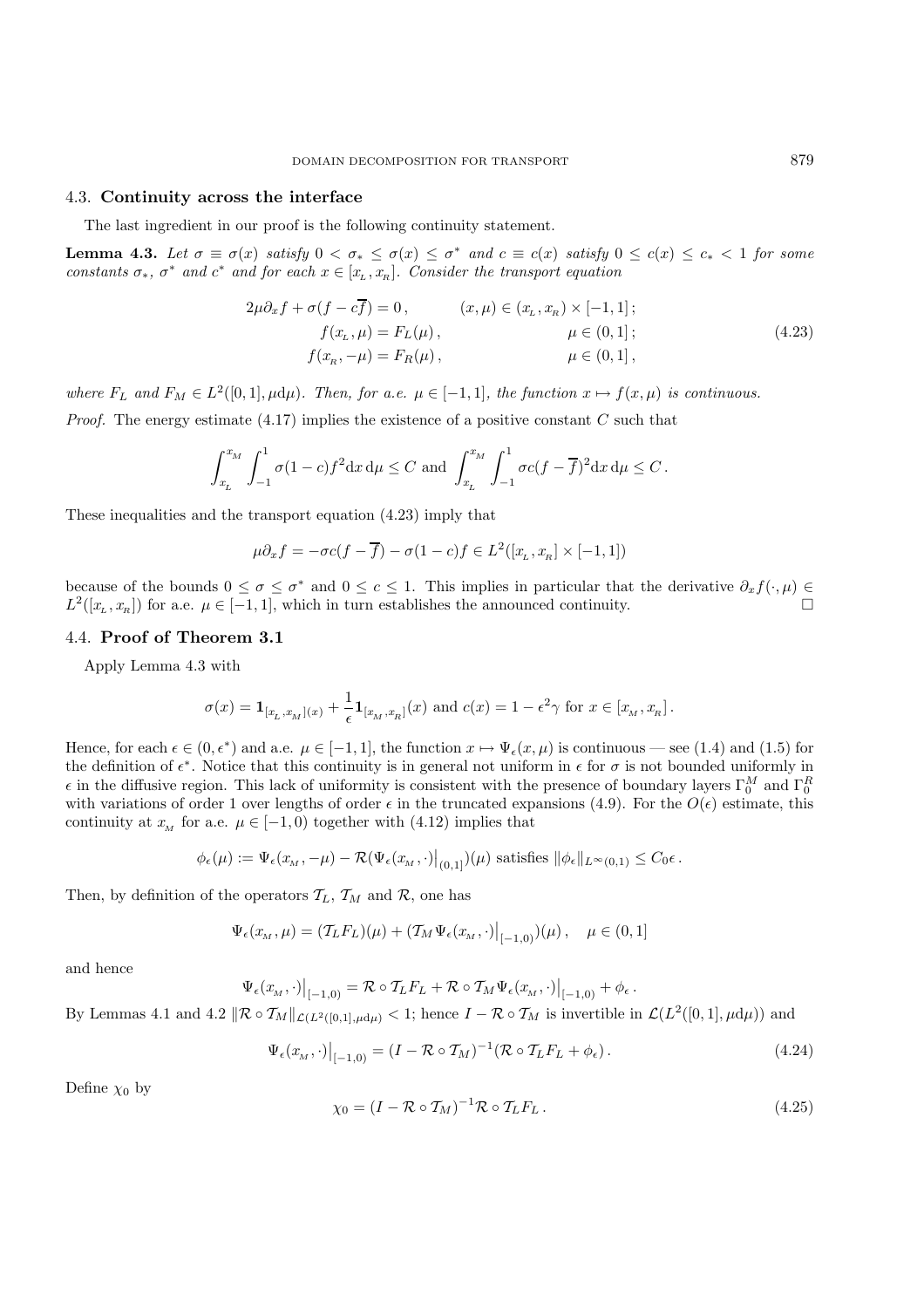880 F. GOLSE  $ETAL$ .

Because of (4.24) and the stability results in Lemmas 4.1 and 4.2

$$
\|\Psi_{\epsilon}(x_M,\cdot)\|_{[-1,0)} - \chi_0\|_{L^2(\mu d\mu)} \le \frac{\|\phi_{\epsilon}\|_{L^{\infty}}}{1 - \|\mathcal{T}_M\|_{\mathcal{L}(L^2(\mu d\mu))}} \le \frac{C_0 \epsilon}{1 - \|\mathcal{T}_M\|_{\mathcal{L}(L^2(\mu d\mu))}} \,. \tag{4.26}
$$

Consider Φ the solution of

$$
\begin{aligned}\n\mu \partial_x \Phi + (\Phi - c\overline{\Phi}) &= 0, & (x, \mu) \in (x_L, x_M) \times [-1, 1]; \\
\Phi(x_L, \mu) &= F_L(\mu), & \mu \in (0, 1]; \\
\Phi(x_M, -\mu) &= \chi_0(\mu), & \mu \in (0, 1].\n\end{aligned}
$$

Applying the energy estimate (4.17) shows that

$$
\|\Psi_{\epsilon} - \Phi\|_{L^2([x_L, x_M] \times [-1, 1])} = O(\epsilon). \tag{4.27}
$$

On the other hand, the definition of  $\chi_0$  implies that  $\Phi = \Phi_0$  (the solution of (3.1)). This establishes the  $O(\epsilon)$ approximation for the transport domain.

Let  $N_{\epsilon}$  be the solution of

$$
-\frac{1}{3}\partial_{xx}N_{\epsilon} + \gamma N_{\epsilon} = 0, \quad x \in (x_M, x_R);
$$

$$
N_{\epsilon}(x_M) = \frac{\sqrt{3}}{2} \int_0^1 \mu H(\mu)\Psi_{\epsilon}(x_M, \mu) d\mu;
$$

$$
N_{\epsilon}(x_R) = \frac{\sqrt{3}}{2} \int_0^1 \mu H(\mu) F_R(\mu) d\mu.
$$

By (4.18) and (4.26),  $|N_{\epsilon}(x_M) - \Theta_0(x_M)| = O(\epsilon)$  and hence, by the Maximum Principle for the diffusion equation  $||N_{\epsilon} - \Theta_0||_{L^{\infty}([x_M, x_R])} = O(\epsilon)$ . On the other hand, by the order  $O(\epsilon)$  statement in Proposition 4.1, one finds that  $\|\Psi_{\epsilon} - N_{\epsilon}\|_{L^{1}([x_M, x_R] \times [-1, 1])} = O(\epsilon)$  and that, for any choice of interior points  $x'_M < x'_R$  in  $(x_M, x_R)$ ,  $\|\Psi_{\epsilon} - N_{\epsilon}\|_{L^{\infty}([x'_M, x'_R] \times [-1,1])} = O(\epsilon)$ . This eventually implies that

$$
\|\Psi_{\epsilon}-\Theta_0\|_{L^1([x_M,x_R]\times[-1,1])}=O(\epsilon),
$$

and

$$
\|\Psi_{\epsilon} - \Theta_0\|_{L^{\infty}([x'_M, x'_R] \times [-1,1])} = O(\epsilon),
$$

which is precisely the  $O(\epsilon)$  approximation for the diffusive part of the domain.

#### 4.5. **Proof of Theorem 3.2**

The proof of the  $O(\epsilon^2)$  approximation is essentially identical to the  $O(\epsilon)$  case. For a.e.  $\mu \in [-1,0), x \mapsto$  $\Psi_{\epsilon}(x,\mu)$  is continuous at  $x_M$  and hence, by (4.14), the function  $\psi_{\epsilon}$  defined by

$$
\psi_{\epsilon}(\mu) := \Psi_{\epsilon}(x_M, -\mu) - \mathcal{R}(\Psi_{\epsilon}(x_M, \cdot)|_{(0,1]})(\mu) - \epsilon(\mu - \mathcal{R}\mu)\partial_x\Theta_0(x_M)
$$

satisfies

$$
\|\psi_{\epsilon}\|_{L^{\infty}([0,1])}\leq C_1\epsilon^2.
$$

Hence

$$
\left.\Psi_\epsilon(x_{\scriptscriptstyle M},\cdot)\right|_{[-1,0)} = \mathcal{R}\circ \mathcal{T}_L F_L + \mathcal{R}\circ \mathcal{T}_M \Psi_\epsilon(x_{\scriptscriptstyle M},\cdot)\big|_{[-1,0)} + \epsilon (\mu - \mathcal{R}\mu) \partial_x \Theta_0(x_{\scriptscriptstyle M}) + \psi_\epsilon\,,
$$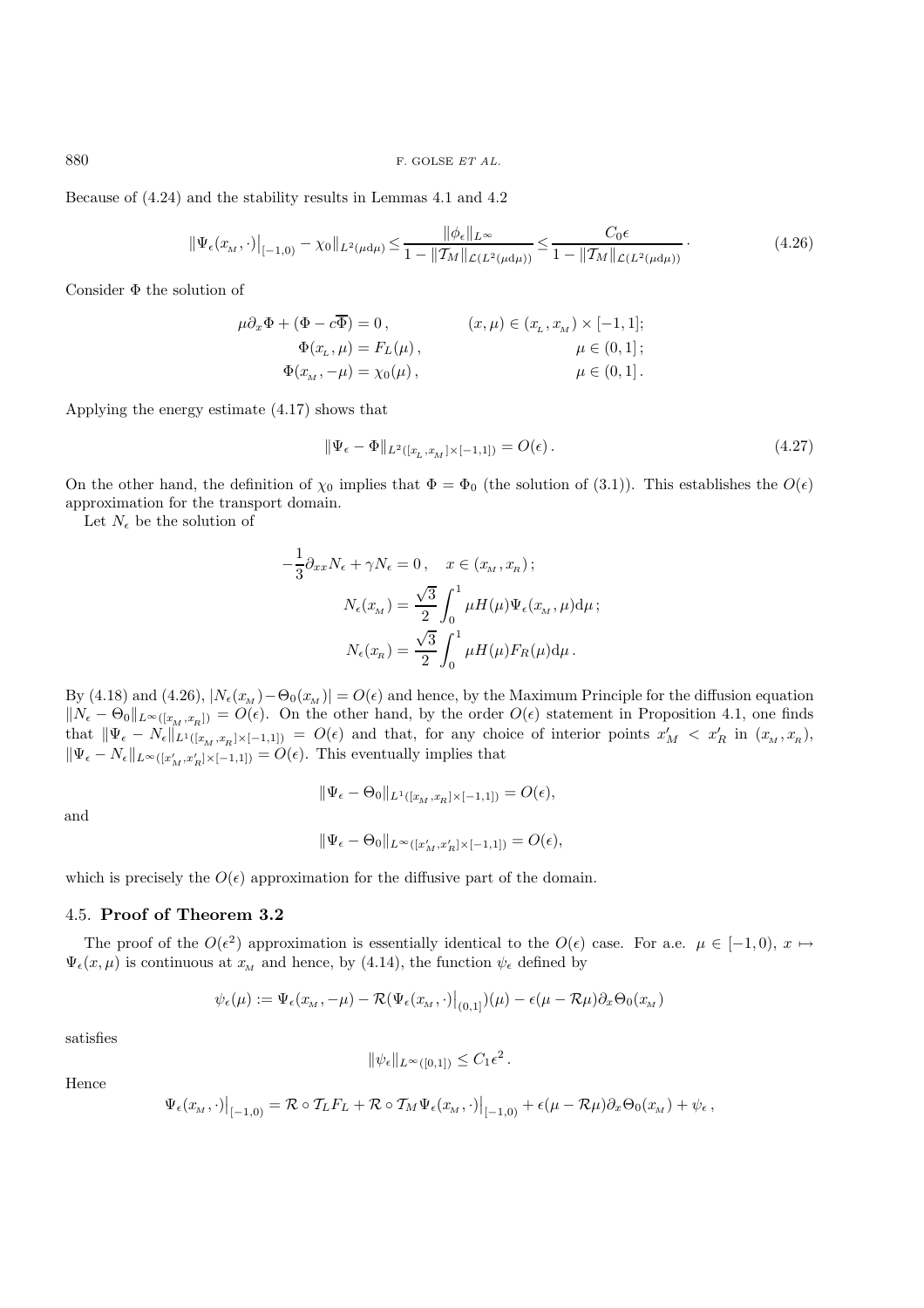which we put in the form

$$
\Psi_{\epsilon}(x_M, \cdot)|_{[-1,0)} = (I - \mathcal{R} \circ \mathcal{T}_M)^{-1} (\mathcal{R} \circ \mathcal{T}_L F_L + \epsilon (\mu - \mathcal{R}\mu) \partial_x \Theta_0(x_M) + \psi_{\epsilon}). \tag{4.28}
$$

Define  $\chi_{\epsilon}$  by

$$
\chi_{\epsilon} = (I - \mathcal{R} \circ \mathcal{T}_M)^{-1} (\mathcal{R} \circ \mathcal{T}_L F_L + \epsilon (\mu - \mathcal{R}\mu) \partial_x \Theta_0(x_M)). \tag{4.29}
$$

Because of (4.28) and the stability results in Lemmas 4.1 and 4.2

$$
\|\Psi_{\epsilon}(x_M,\cdot)\|_{[-1,0)} - \chi_{\epsilon}\|_{L^2(\mu d\mu)} \le \frac{\|\psi_{\epsilon}\|_{L^{\infty}}}{1 - \|\mathcal{T}_M\|_{\mathcal{L}(L^2(\mu d\mu))}} \le \frac{C_1 \epsilon^2}{1 - \|\mathcal{T}_M\|_{\mathcal{L}(L^2(\mu d\mu))}}.
$$
\n(4.30)

Let  $\Phi_{\epsilon}$  be the solution of

$$
\mu \partial_x \Phi_{\epsilon} + \Phi_{\epsilon} - c \overline{\Phi_{\epsilon}} = 0, \quad (x, \mu) \in (x_L, x_M) \times [-1, 1],
$$
  
\n
$$
\Phi_{\epsilon}(x_L, \mu) = F_L(\mu), \qquad \mu \in (0, 1],
$$
  
\n
$$
\Phi_{\epsilon}(x_M, -\mu) = \chi_{\epsilon}(\mu), \qquad \mu \in (0, 1].
$$
\n(4.31)

Applying the energy estimate (4.17) shows that

$$
\|\Psi_{\epsilon} - \Phi_{\epsilon}\|_{L^2([x_L, x_M] \times [-1, 1])} = O(\epsilon^2). \tag{4.32}
$$

On the other hand, the definition of  $\chi_{\epsilon}$  implies that the boundary condition at  $x_M$  for  $\Phi_{\epsilon}$  can be replaced by

$$
\Phi_{\epsilon}(x_M, -\mu) = \mathcal{R}(\Phi_{\epsilon}(x_M, \cdot)|_{(0,1]})(\mu) + \epsilon(\mu - \mathcal{R}\mu)\partial_x \Theta_0(x_M), \quad \mu \in (0,1].
$$

By linearity of the problem (4.31) and uniqueness of the solution to this problem with the above boundary condition at  $x_M$ , one finds that  $\Phi_{\epsilon} = \Phi_0 + \epsilon \Phi_1$  which proves the  $O(\epsilon^2)$  approximation for the transport domain.

Let  $N_{\epsilon}$  be the solution of

$$
-\frac{1}{3}\partial_{xx}\tilde{N}_{\epsilon} + \gamma \tilde{N}_{\epsilon} = 0, \quad x \in (x_{\scriptscriptstyle M}, x_{\scriptscriptstyle R});
$$
  

$$
\tilde{N}_{\epsilon}(x_{\scriptscriptstyle M}) - \epsilon \lambda \partial_{x} \tilde{N}_{\epsilon}(x_{\scriptscriptstyle M}) = \frac{\sqrt{3}}{2} \int_{0}^{1} \mu^{2} H(\mu) \Psi_{\epsilon}(x_{\scriptscriptstyle M}, \mu) d\mu;
$$
  

$$
\tilde{N}_{\epsilon}(x_{\scriptscriptstyle R}) + \epsilon \lambda \partial_{x} \tilde{N}_{\epsilon}(x_{\scriptscriptstyle R}) = \frac{\sqrt{3}}{2} \int_{0}^{1} \mu^{2} H(\mu) F_{R}(\mu) d\mu.
$$

By (4.18), (4.30) and the  $L^{\infty}$  stability of the diffusion equation with Robin boundary conditions,  $\|\tilde{N}_{\epsilon}-\Theta_{\epsilon}\|_{L^{\infty}([x_M, x_R])}=O(\epsilon^2)$ . By the order  $O(\epsilon^2)$  statement in Proposition 4.1, for any choice of interior points  $x'_M < x'_R$  in  $(x_M, x_R)$ ,  $\|\Psi_{\epsilon} - \tilde{N}_{\epsilon}\|_{L^{\infty}([x'_M, x'_R] \times [-1,1])} = O(\epsilon^2)$ . This eventually implies that

$$
\|\Psi_{\epsilon}-\Theta_{\epsilon}\|_{L^{\infty}([x'_M,x'_R]\times[-1,1])}=O(\epsilon^2),
$$

which is precisely the  $O(\epsilon^2)$  approximation for the diffusion part of the domain.

**Remark 4.1.** By using the basic energy estimate (4.17), the bound (4.21) and the techniques in  $[12]$  — see in particular estimates (2.10) and (2.13) there — one can replace the  $O(\epsilon)$  in Theorem 3.1 or  $O(\epsilon^2)$  in Theorem 3.1 by terms of the form  $C_0 \epsilon$  and  $C_1 \epsilon$  respectively, where  $C_0$  and  $C_1$  have explicit expressions in terms of data such as  $c^*$ ,  $c_*$ ,  $\gamma^*$ ,  $\gamma_*$ ,  $\lambda$ ,  $x_M - x_L$ ,  $x_R - x_M$  and various norms of  $F_L$  and  $F_R$ .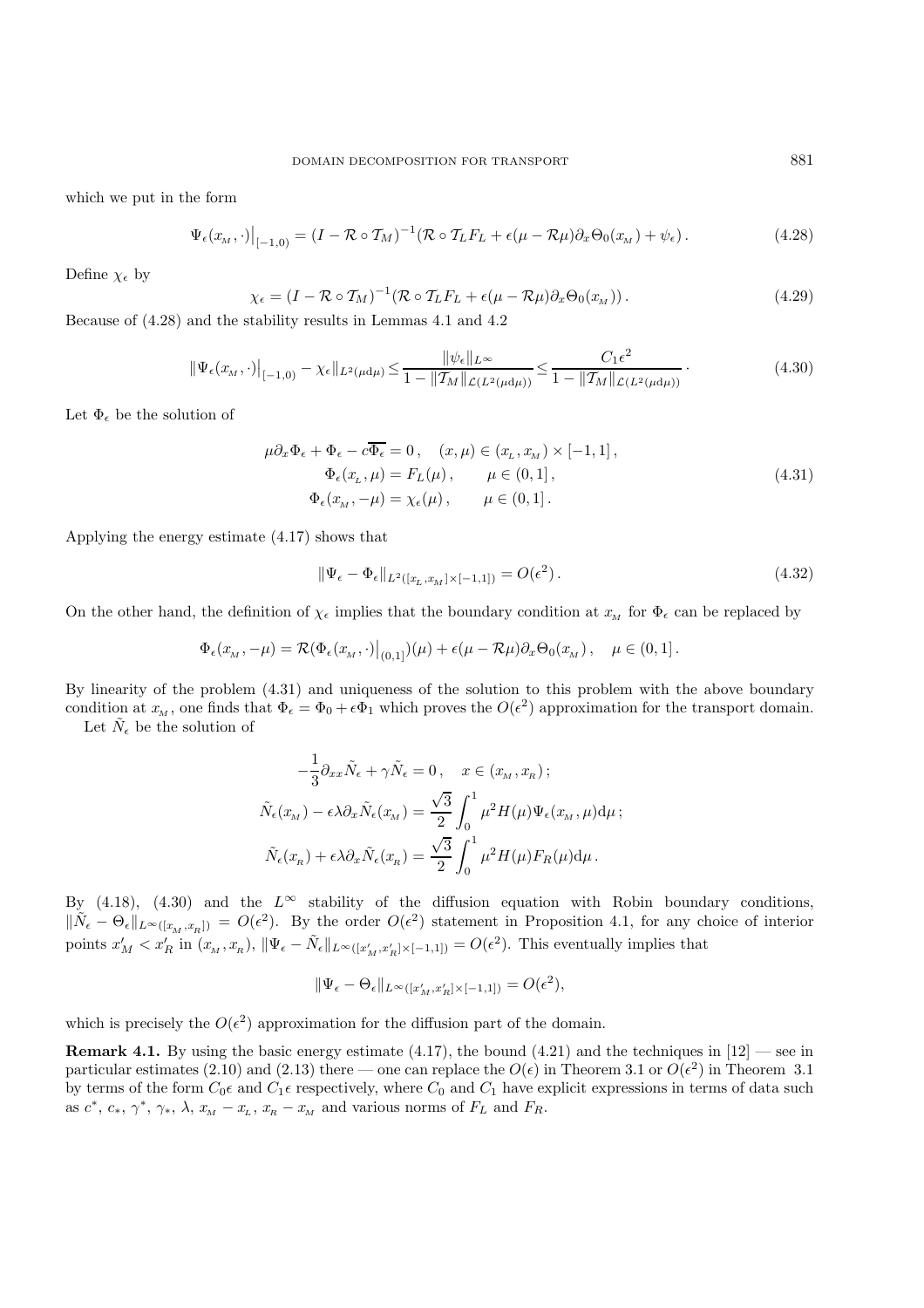#### 882 F. GOLSE  $ETAL$ .

## 5. Extensions

### 5.1. **The time-dependent problem**

In many applications of transport theory, one has to deal with evolution rather than steady problems. Hence there is some interest in extending the domain decomposition algorithms studied above to time-dependent problems. There is however a fundamental difficulty in doing so: the natural time-scale of the diffusion equation — in the domain  $(x_M, x_R)$  — is much longer than that of the transport equation — in the domain  $(x_L, x_M)$ . One way of avoiding this difficulty is to prepare the initial and boundary data so that the evolution time scale in the transport region is exactly as long as in the diffusive region. In particular, this requires slowly varying boundary data, and an initial data that almost belongs to the null-space of the transport operator. Keeping the same coefficients as in (1.3), we start from the problem

$$
\epsilon \partial_t \Psi_{\epsilon} + \mu \partial_x \Psi_{\epsilon} + \sigma \Psi_{\epsilon} = \sigma c \overline{\Psi}_{\epsilon}, \qquad t > 0, \quad (x, \mu) \in (x_L, x_M) \times [-1, 1],
$$
  
\n
$$
\Psi_{\epsilon}(t, x_L, \mu) = F_L(t, \mu), \qquad t > 0, \quad \mu \in (0, 1],
$$
  
\n
$$
\Psi_{\epsilon}(t, x_R, -\mu) = F_R(t, \mu), \qquad t > 0, \quad \mu \in (0, 1],
$$
  
\n
$$
\Psi_{\epsilon}(0, x, \mu) = \Psi_I(x, \mu), \qquad (x, \mu) \in (x_L, x_M) \times [-1, 1],
$$
  
\n(5.1)

assuming the compatibility conditions

$$
\mu \partial_x \Psi_I + \sigma(x) \Psi_I = \sigma(x) c(x) \overline{\Psi}_I, \qquad x_L < x < x_M, \qquad \mu \in [-1, 1], \n\Psi_I \equiv \Psi_I(x), \qquad x_M < x < x_n, \qquad \mu \in [-1, 1], \nF_L(0, \mu) = \Psi_I(x_L, \mu), \qquad \mu \in (0, 1], \nF_R(0, \mu) = \Psi_I(x_R), \qquad \mu \in (0, 1].
$$
\n(5.2)

The time-dependent coupling algorithm at order  $O(\epsilon)$  is as follows:

• on the transport region  $x_L < x < x_M$ , solve

$$
\epsilon \partial_t \Phi_{\epsilon} + \mu \partial_x \Phi_{\epsilon} + \sigma \Phi_{\epsilon} = \sigma c \overline{\Phi}_{\epsilon},
$$
  
\n
$$
\Phi_{\epsilon}(t, x_L, \mu) = F_L(t, \mu), \qquad 0 < \mu < 1,
$$
  
\n
$$
\Phi_{\epsilon}(t, x_M, -\mu) = \mathcal{R}(\Phi_{\epsilon}(t, x_M, \cdot)|_{(0,1]})(\mu), \qquad 0 < \mu < 1,
$$
  
\n
$$
\Phi_{\epsilon}(0, x, \mu) = \Psi_I(x, \mu), \qquad (5.3)
$$

where  $R$  is the operator defined in Lemma 2.2;

• on the diffusion region  $x_M < x < x_R$ , solve

$$
\partial_t \Theta_{\epsilon} = \frac{1}{3} \partial_{xx} \Theta_{\epsilon} - \gamma \Theta_{\epsilon} ,
$$
  
\n
$$
\Theta_{\epsilon}|_{x=x_M} = \frac{\sqrt{3}}{2} \int_0^1 \mu H(\mu) \Phi_{\epsilon}(t, x_M, \mu) d\mu ,
$$
  
\n
$$
\Theta_{\epsilon}|_{x=x_R} = \frac{\sqrt{3}}{2} \int_0^1 \mu H(\mu) F_R(t, \mu) d\mu ,
$$
  
\n
$$
\Theta_{\epsilon}|_{t=0} = \Psi_I ,
$$
\n(5.4)

where  $H$  is Chandrasekhar's function — see Definition 2.1;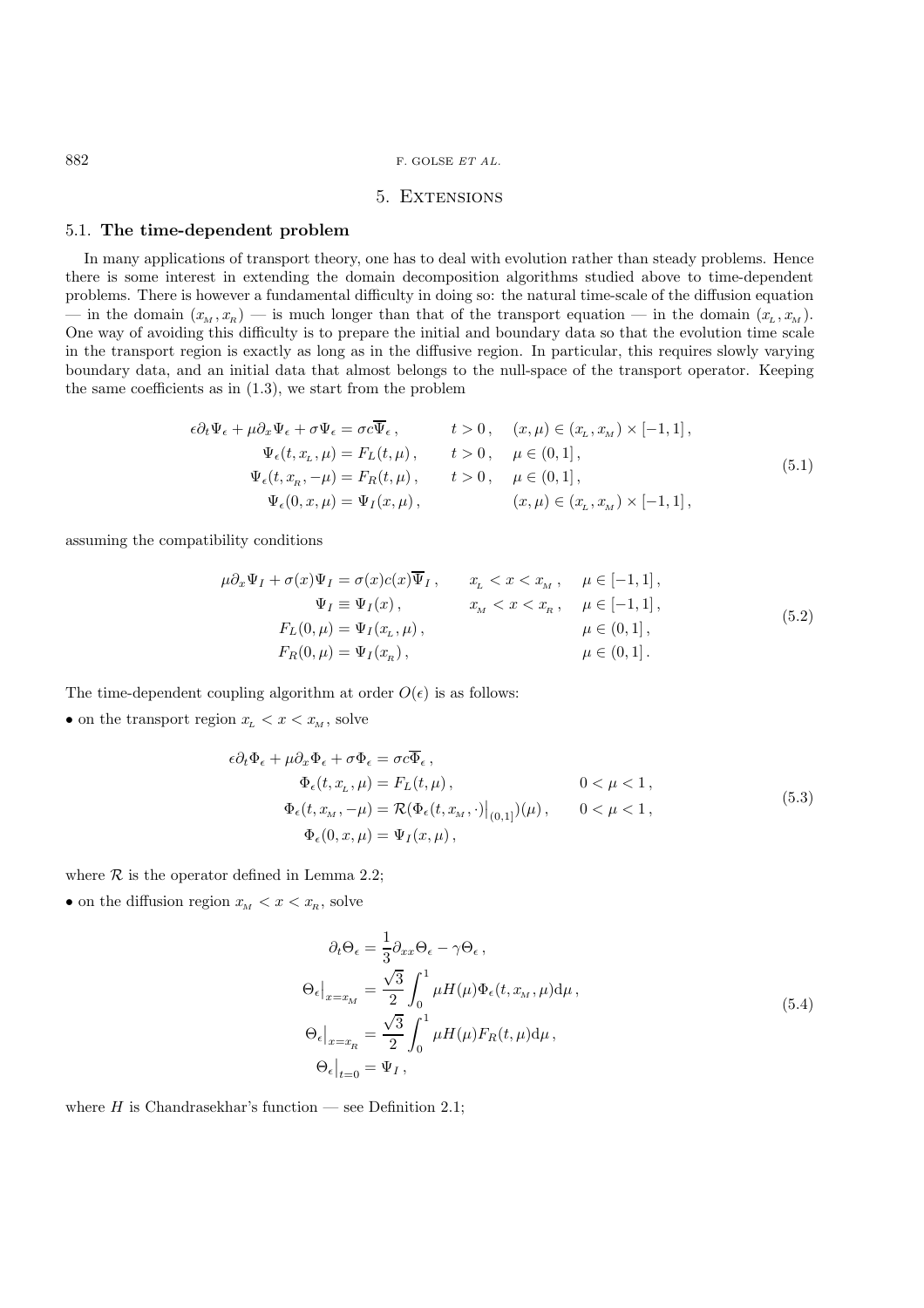• eventually the global solution is approximated by

$$
\Psi_{\epsilon}(t, x, \mu) = \Phi_{\epsilon}(t, x, \mu), \qquad x_{\mathcal{L}} < x < x_{\mathcal{M}},
$$
\n
$$
\Psi_{\epsilon}(t, x, \mu) = \Theta_{\epsilon}(t, x), \qquad x_{\mathcal{M}} < x < x_{\mathcal{R}}.
$$
\n
$$
(5.5)
$$

A few remarks on this domain decomposition method are in order. First, because of the assumption bearing on the boundary and initial data, if

$$
\partial_t F_L \in L^2([0,T] \times [0,1], \mu dt d\mu)
$$
 for all  $T > 0$ ,

the energy estimate implies that

$$
\partial_t \Phi_{\epsilon} = O(1) \text{ in } L^2([0,T] \times [x_L, x_M] \times [-1,1], \mathrm{d}t \, \mathrm{d}x \, \mathrm{d}\mu) \text{ for all } T > 0 \, .
$$

Using (5.3) implies that the boundary data for the diffusion equation is uniformly bounded in  $H_{loc}^1([0, +\infty))$ since

$$
\partial_t \Phi_{\epsilon}|_{x=x_M} = O(1) \text{ in } L^2([0,T] \times [-1,1], \mu dt d\mu).
$$

In particular, the (slow) time scale of the diffusion equation is consistent with the (slow) time scale of the distribution of particles emerging from the transport region. A straightforward modification of (4.9) leads to a boundary layer governed by  $(2.1, 2.2)$  — exactly as in the steady case. Secondly, the transport and diffusive regions are decoupled *globally in time* up to an  $O(\epsilon)$  error by using the appropriate reflection condition at the interface, that is given in terms of the operator  $R$ . One can see that in the other existing domain decomposition algorithms, there is an iteration within any given time step so as to match the transport and diffusive domains. *As already mentioned above, avoiding these iterations is one of the benefits of using the exact asymptotic reflection operator* R instead of other, ad hoc prescriptions for the transmission condition at the interface.

### 5.2. **The case of higher space dimensions**

The methods in this paper can also be extended to transport equations in space dimensions higher than 1. Consider for example the transport equation with isotropic scattering

$$
\omega \cdot \nabla_x \Psi(x,\omega) + \sigma(x)\Psi(x,\omega) = \sigma(x)c(x)\overline{\Psi}(x),
$$
  
where  $\overline{\Psi}(x) = \frac{1}{|\mathbf{S}^{D-1}|} \int_{\mathbf{S}^{D-1}} \Psi(x,\omega) d\omega,$  (5.6)

posed for  $(x, \omega) \in \Omega \times S^{D-1}$ , where  $\Omega$  is a smooth, bounded convex domain in  $\mathbb{R}^D$ . The coefficients  $\sigma$  are of the form

$$
\sigma(x) = \sigma_T(x), \quad \text{and} \quad c(x) = c_T(x) \in (0, 1), \quad \text{for } x \in \Omega_T,
$$
  
\n
$$
\sigma(x) = \epsilon^{-1} \sigma_D(x), \quad \text{and} \quad c(x) = 1 - \epsilon^2 \gamma(x), \quad \text{for } x \in \Omega_D.
$$
\n(5.7)

Here  $\Omega_D$  is a smooth, convex domain whose closure  $\Omega_D$  is included in  $\Omega$ , and  $\Omega_T = \Omega \setminus \Omega_D$ . The functions  $\sigma_T$ ,  $\sigma_D$ ,  $\gamma$  are assumed to be smooth and positive; likewise, the function  $c_T$  is assumed to be smooth.

The problem (5.6) is supplemented with the boundary condition

$$
\Psi(x,\omega) = F_b(x,\omega), \qquad \text{for } (x,\omega) \in \Sigma^-.
$$
\n(5.8)

Here

$$
\Sigma^{-} = \{ (x, \omega) \in \partial\Omega \times \mathbf{S}^{D-1} \, | \, \omega \cdot n_x < 0 \},\tag{5.9}
$$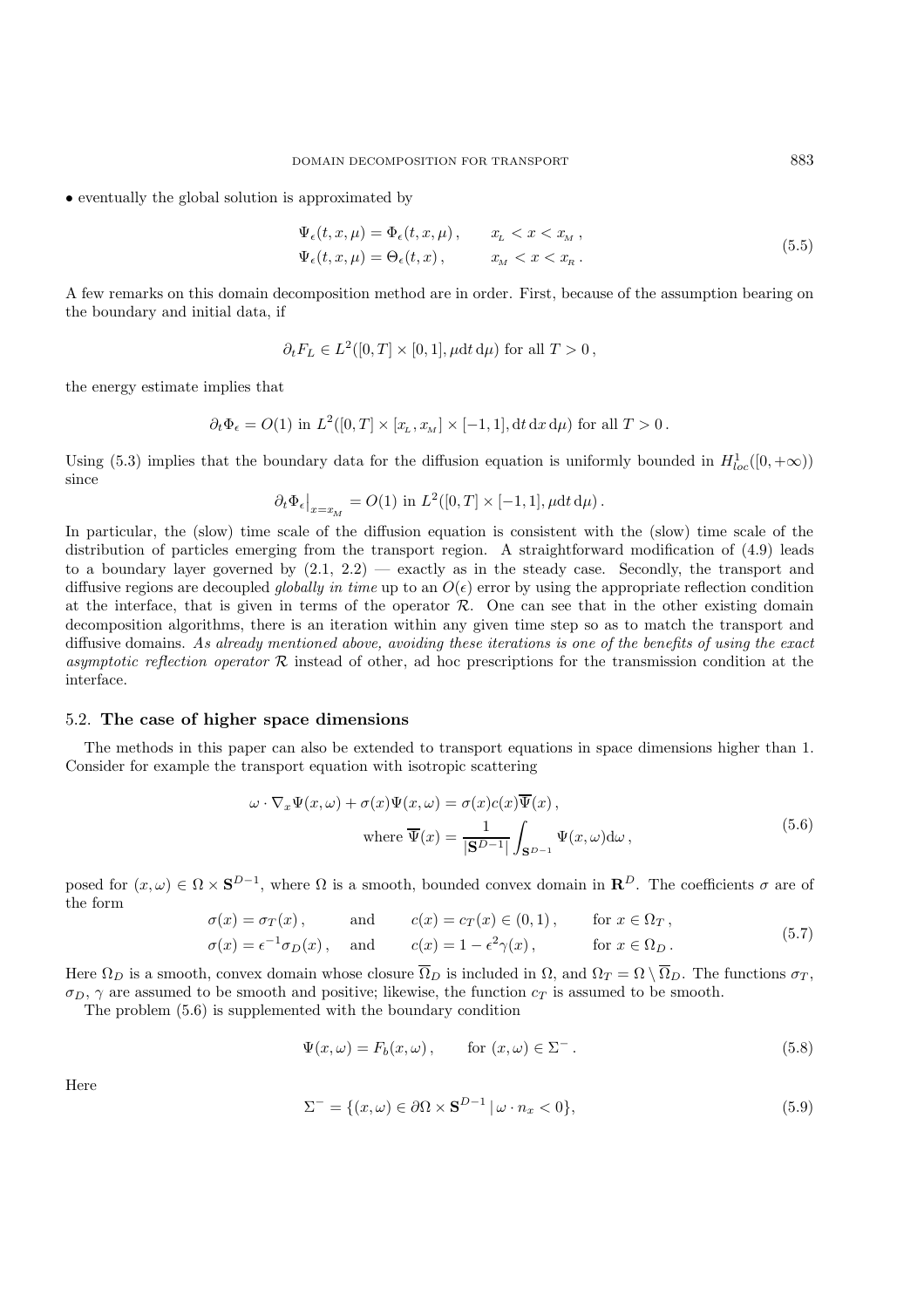

FIGURE 2. Geometry of the multi-dimensional interface problem.

where  $n_x$  is the unit outward normal at the point x of  $\partial\Omega$ . In this problem, the interface is  $\partial\Omega_D$  (see Fig. 2); further, we need the notations

$$
\Sigma_{i}^{+} = \left\{ (x,\omega) \in \partial \Omega_{D} \times \mathbf{S}^{D-1} \, | \, \omega \cdot \nu_{x} > 0 \right\},
$$
\n
$$
\Sigma_{i}^{-} = \left\{ (x,\omega) \in \partial \Omega_{D} \times \mathbf{S}^{D-1} \, | \, \omega \cdot \nu_{x} < 0 \right\},
$$
\n
$$
(5.10)
$$

where  $\nu_x$  is the unit outward normal to  $\Omega_D$  at the point  $x \in \partial \Omega_D$ . We first describe the analog of Chandrasekhar's<br>H-function and of the boundary layer response operator  $\mathcal{R}$  for this problem. Given  $\mu \in \mathbf{S}^{$ H-function and of the boundary layer response operator  $\mathcal{R}$  for this problem. Given  $\nu \in \mathbf{S}^{D-1}$ , consider the auxiliary problem. auxiliary problem

$$
-(\omega \cdot \nu)\partial_z \Gamma + \Gamma - \overline{\Gamma} = 0, \qquad z > 0, \ \omega \in \mathbf{S}^{D-1},
$$
  
 
$$
\Gamma(0, \omega) = G(\omega), \qquad \omega \cdot \nu < 0.
$$
 (5.11)

Denote by  $\mathbf{S}_{\nu}^{-} = \{ \omega \in \mathbf{S}^{D-1} | \omega \cdot \nu \langle 0 \rangle \}$ . Proceeding exactly as in Section 2, one sees that, given  $G \in L^2(\mathbf{S}^{\perp} | \omega, \nu | d\omega)$  the problem (5.11) has a unique solution  $\Gamma \in L^{\infty}(\mathbf{R} \cup L^2(\mathbf{S}^{D-1} |$  $L^2(\mathbf{S}_{\nu}^-, |\omega \cdot \nu| d\omega)$ , the problem (5.11) has a unique solution  $\Gamma \in L^{\infty}(\mathbf{R}_+; L^2(\mathbf{S}^{D-1}, |\omega \cdot \nu| d\omega))$ . In addition, there exists a linear functional  $\Lambda_{\nu}$  and a bounded operator  $\mathcal{R}_{\nu}$  both acting on  $L^2(\mathbf{S}_{\nu}^-, |\omega| \cdot \nu | d\omega)$  such that

$$
\Gamma(z,\omega) \to \Gamma_{\infty} = \Lambda_{\nu}(G) \quad \text{for each } \omega \in \mathbf{S}^{D-1} \text{ and}
$$
  
\n
$$
\Gamma(0,\mathbf{s}_{\nu}(\omega)) = (\mathcal{R}_{\nu}G)(\omega) \quad \text{for each } \omega \in \mathbf{S}_{\nu}^{-},
$$
\n(5.12)

with the notation  $\mathbf{s}_{\nu}(\omega) = \omega - 2(\omega \cdot \nu)\nu$ . The linear functional  $\Lambda_{\nu}$  and the operator  $\mathcal{R}_{\nu}$  are expressed in terms of a variant of the Chandrasekhar H-function which can be computed numerically by solving a nonlinear integral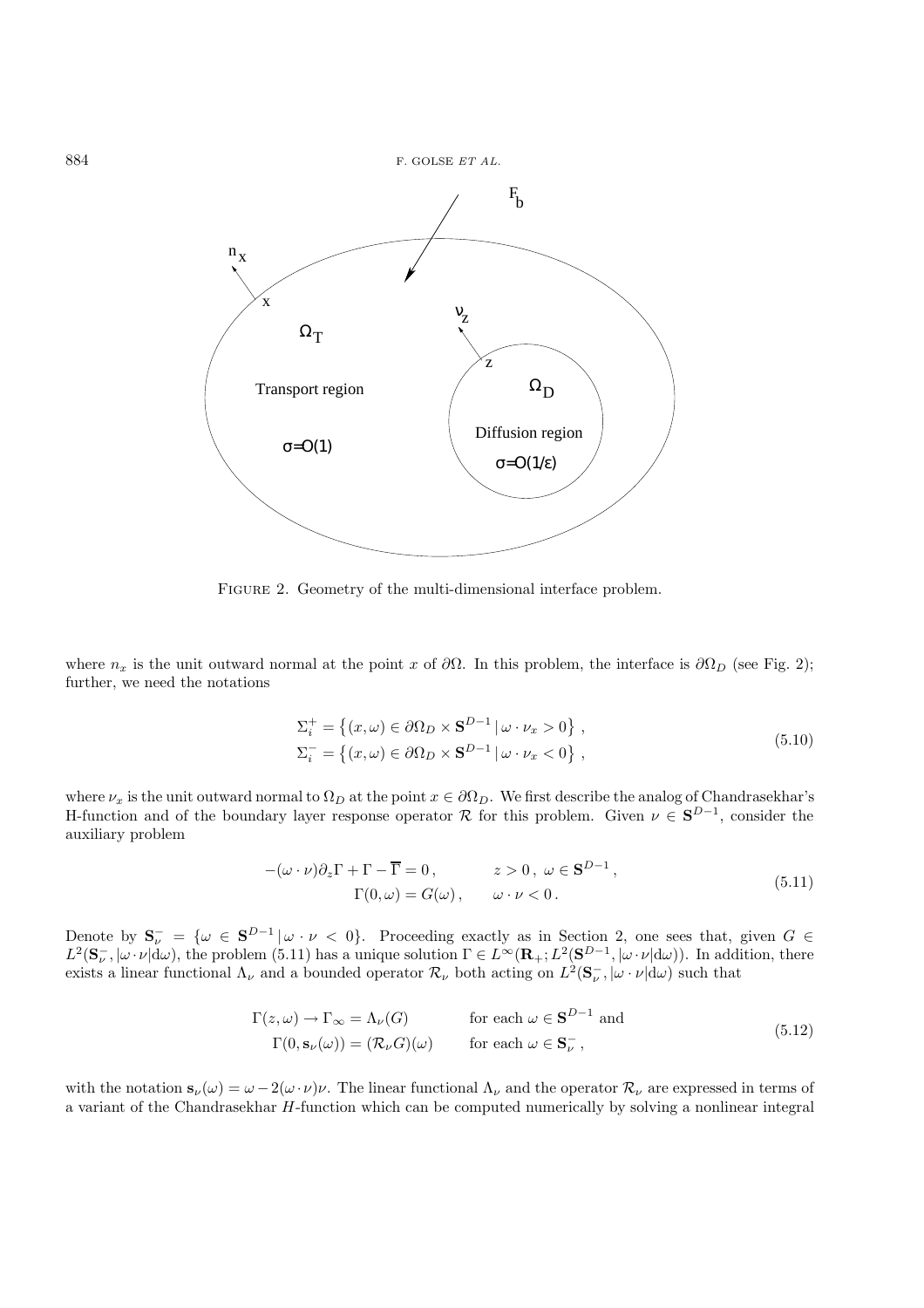equation that is analogous to (2.6): see Appendix B. The coupling algorithm at order  $O(\epsilon)$  for this problem is as follows:

• on the transport domain  $\Omega_T$ , solve

$$
\omega \cdot \nabla_x \Phi(x,\omega) + \sigma_T(x)\Phi(x,\omega) = \sigma_T(x)c_T(x)\overline{\Phi}(x), \qquad (x,\omega) \in \Omega_T \times \mathbf{S}^{D-1},
$$
  

$$
\Phi(x,\omega) = F_b(x,\omega), \qquad (x,\omega) \in \Sigma^-,
$$
  

$$
\Phi(x,\mathbf{s}_{\nu_x}(\omega)) = \mathcal{R}_{\nu_x}\Phi(x,\omega), \qquad (x,\omega) \in \Sigma_i^+;
$$
 (5.13)

• on the diffusion domain  $\Omega_D$ , solve

$$
\gamma(x)\Theta(x) - \frac{1}{D}\nabla_x \cdot \left(\frac{1}{\sigma_D(x)}\nabla_x \Theta(x)\right) = 0, \qquad \text{on } \Omega_D, \n\Theta(x) = \Lambda_{\nu_x}(\Phi(x, \cdot)), \qquad \text{on } \partial\Omega_T;
$$
\n(5.14)

• finally the solution  $\Psi_{\epsilon}$  of (5.6)–(5.8) on  $\Omega \times S^{D-1}$  is approximated to within  $O(\epsilon)$  by

$$
\Psi_{\epsilon}(x,\omega) = \Phi(x,\omega) \quad \text{if } x \in \Omega_T, \n\Psi_{\epsilon}(x,\omega) = \Theta(x) \quad \text{if } x \in \Omega_D.
$$
\n(5.15)

There is also a  $O(\epsilon^2)$  coupling, whose formulation follows essentially Theorem 3.2, and which can be easily worked out with the material presented in this paper.

### 5.3. **The discrete-ordinate method**

We return to the steady problem  $(1.1, 1.2)$  with coefficients as in  $(1.3)$ , and discuss the domain decomposition algorithms for the discrete-ordinate method. The discrete-ordinate method is a semi-discrete version of (1.1) where only the angle variable  $\mu$  is discretized. In this method, the variable  $\mu$  is discretized by a set M of 2M quadrature points  $\mu_m$  with quadrature weights  $\alpha_m > 0$ . These points and weights are indexed by  $m \in \mathcal{M} = \{-M, \ldots, -1, 1, \ldots, M\}$  ordered as follows:

$$
-1 < \mu_{-M} < \ldots < \mu_{-1} < 0 < \mu_1 < \ldots < \mu_M < 1,\tag{5.16}
$$

with the symmetry

$$
\mu_{-m} = -\mu_m, \qquad \text{and} \qquad \alpha_{-m} = \alpha_m, \qquad \text{for } m \in \mathcal{M}.
$$
\n(5.17)

\nIn addition, these quadrature points and weights are assumed to satisfy the quadrature conditions

$$
\sum_{m=1}^{M} \mu_m^{2k} \alpha_m = 1 \quad \text{for } k = 0,
$$
  

$$
\sum_{m=1}^{M} \mu_m^{2k} \alpha_m = \frac{1}{3} \quad \text{for } k = 1.
$$
 (5.18)

Additional conditions might also be assumed (see  $[12,14,15]$ ). The conditions above are met by many quadrature sets, for instance, by the classical Gauss quadrature over  $[-1, 1]$ , or the so-called "double Gauss" quadrature over  $[-1, 0]$  ∪  $[0, 1]$  provided that each half interval range contains at least 2 quadrature points. The value of the exact solution  $\Psi^{\epsilon}(x,\mu)$  of the steady transport equation (1.1)–(1.3) at the quadrature points  $\mu_m$  is then formally approximated by the discrete particle densities  $\psi^{\epsilon} \equiv \psi^{\epsilon}_m(x)$  that satisfy the so-called discrete-ordinate equation equation

$$
\mu_m \partial_x \psi_m^{\epsilon} + \sigma(x) \psi_m^{\epsilon} = \sigma(x) c(x) \overline{\psi^{\epsilon}}, \qquad (5.19)
$$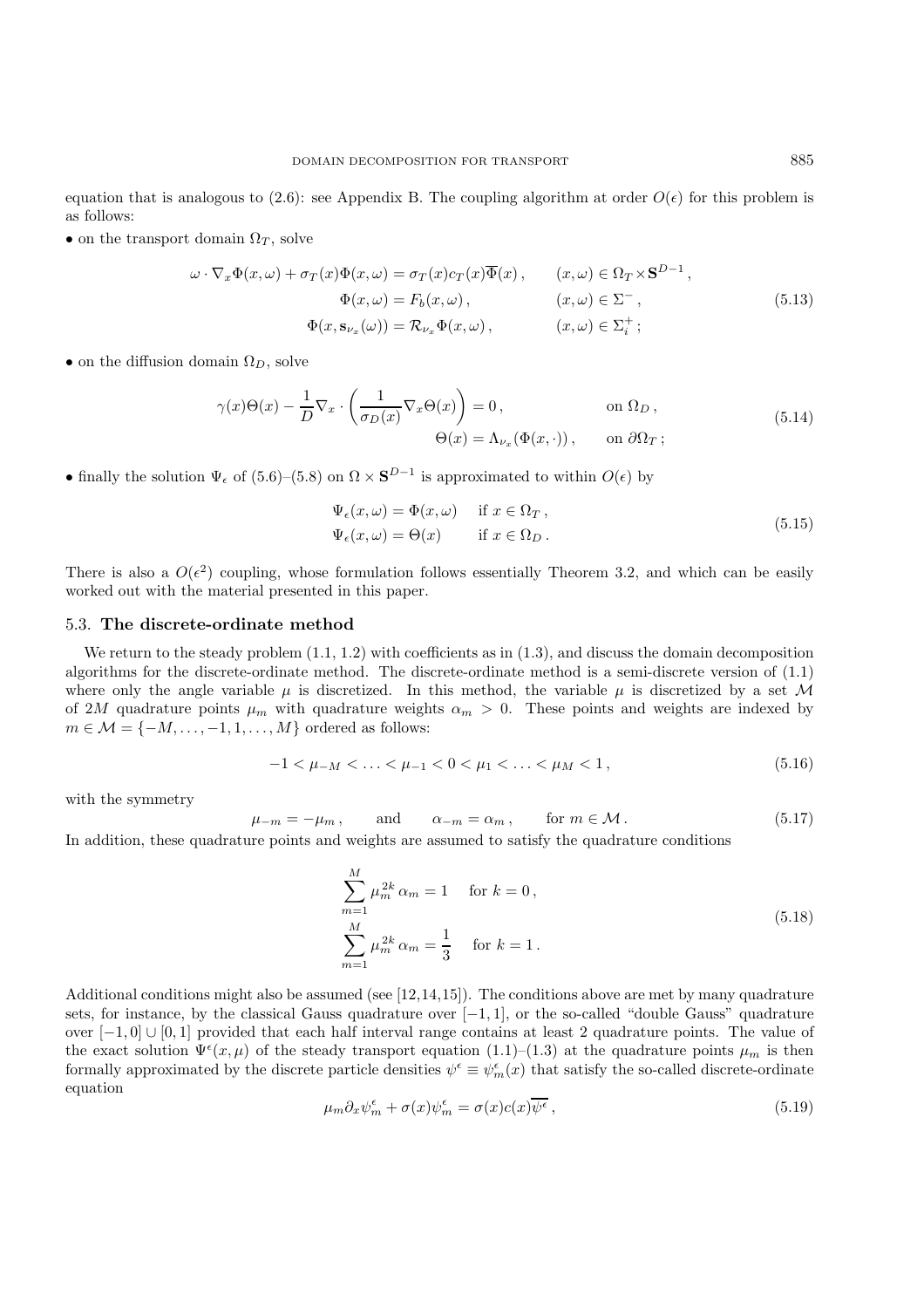where

$$
\overline{\psi^{\epsilon}}(x) = \frac{1}{2} \sum_{1 \leq |n| \leq M} \psi_n^{\epsilon}(x) \alpha_n ,
$$

and with boundary conditions given by

$$
\psi_m^{\epsilon}(x_L) = f_{L,m}, \qquad \psi_{-m}^{\epsilon}(x_R) = f_{R,m}, \qquad \text{for } m > 0.
$$
 (5.20)

The discretized boundary data  $f_{L,m}$  and  $f_{R,m}$  can be defined in various ways from the original boundary data  $F_L$  and  $F_M$ , as discussed in [12, 14]. The analysis of (5.19, 5.20) under the conditions (5.17) and (5.18) exactly parallels that of (1.1, 1.2), at the expense of replacing the measure  $d\mu$  by its discrete analogue  $\sum_{1 \leq |k| \leq M} \delta_{\mu_k}$ .<br>In the diffusive density  $\sum_{k=1}^{\infty} \delta_{k} \delta_{k} = (a)$  and  $\sum_{k=1}^{\infty} \min_{k=1}^{\infty} a(k)$  and  $\$ In the diffusive domain  $x_M < x < x_R$ ,  $\sigma(x) = \epsilon^{-1}$  while  $c(x) = 1 - \epsilon^2 \gamma(x)$ ; hence

$$
\mu_m \partial_x \psi_m^{\epsilon} + \epsilon^{-1} \psi_m^{\epsilon} = \epsilon^{-1} (1 - \epsilon^2 \gamma) \overline{\psi^{\epsilon}}, \quad x_M < x < x_n,
$$
  
\n
$$
\psi_m^{\epsilon} (x_M) = g_m, \qquad \text{for } m > 0,
$$
  
\n
$$
\psi_{-m}^{\epsilon} (x_R) = f_{R,m}, \qquad \text{for } m > 0.
$$
\n(5.21)

The boundary data  $g_m$  will be determined later.

The diffusion approximation to the discrete-ordinate equation  $(5.21)$  is (see [12, 14, 22])

$$
\psi_m^{\epsilon} = \theta^{\epsilon} - \epsilon \mu_m \partial_x \theta^{\epsilon} + O(\epsilon^2) ,
$$

where  $\theta^{\epsilon}$  satisfies the diffusion equation

$$
-\frac{1}{3}\partial_{xx}\theta^{\epsilon} + \gamma\theta^{\epsilon} = 0, \qquad x \in (x_M, x_R),
$$
\n(5.22)

and the boundary conditions

$$
\theta^{\epsilon} - \epsilon \lambda_{\text{disc}} \partial_x \theta^{\epsilon} \Big|_{x = x_M} = \sum_{m=1}^M \psi_m^{\epsilon}(x_m) w_m ,
$$
  

$$
\theta^{\epsilon} + \epsilon \lambda_{\text{disc}} \partial_x \theta^{\epsilon} \Big|_{x = x_R} = \sum_{m=1}^M f_{R,m} w_m .
$$
 (5.23)

Obtaining the boundary conditions (5.23) can be done exactly as in the case of a continuous angular variable  $\mu$ : see [14]. This involves discrete ordinate analogs of the half-space problem studied in Section 2. In particular, one obtains discrete versions of the Chandrasekhar  $H$ -function and of the operator  $\mathcal{R}$ , by replacing the measure  $d\mu$  with its discrete analog  $\sum_{1\leq |k| \leq M} \delta_{\mu_k}$  in the procedure described in Section 2. Alternately, one can follow the analysis in [6], originally done in the context of the discrete ordinate equation. We review this analysis below in its slightly modified form to be found in [14].

The extrapolated endpoint distance  $\lambda_{\text{disc}}$  in (5.23) measured in mean free paths is given by (see [14])

$$
\lambda_{\text{disc}} = \sum_{m=1}^{M} \mu_m - \sum_{n=1}^{M-1} \frac{1}{\xi_{n+\frac{1}{2}}},\tag{5.24}
$$

where  $\xi = \xi_{n+\frac{1}{2}}$  is the unique (positive, simple) root of the characteristic equation (see [6], Chap. III, eq. (6))

$$
1 = \frac{1}{2} \sum_{m \in \mathcal{M}} \frac{\alpha_m}{1 - \mu_m \xi},\tag{5.25}
$$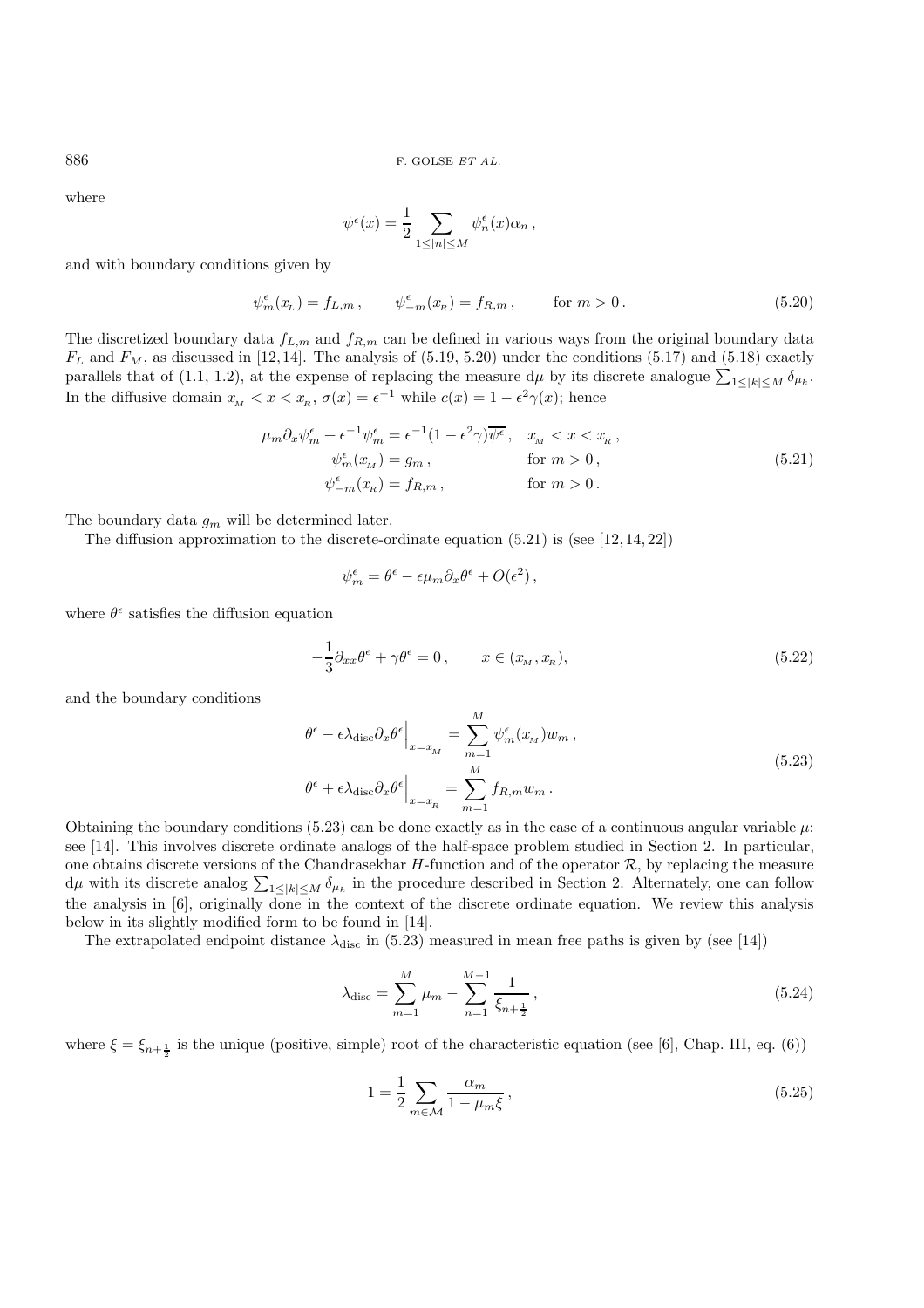that lies in the open interval  $(1/\mu_{n+1}, 1/\mu_n)$ . The weights  $w_m$  that appear in (5.23) are computed in terms of the  $\mu_m$  and the  $\xi_{n+1/2}$  by the formula

$$
w_m = \prod_{n=1}^{M-1} \left( \mu_m - \frac{1}{\xi_{n+\frac{1}{2}}} \right) \prod_{\substack{k=1 \ k \neq m}}^M \left( \frac{1}{\mu_m - \mu_k} \right) > 0. \tag{5.26}
$$

These expressions for  $\lambda_{\text{disc}}$  and the  $w_m$  are derived in [14] — see equations (A.17) and (A.18) — through a discrete boundary layer analysis. The  $w_m$ 's are the discrete analog of Chandrasekhar's H-function of Definition 2.1. Finally, we need the discrete version of the reflection operator  $R$ . In the discrete case, the problem analogous to determining  $\Gamma(0, -\mu)$  in terms of G (with the notations of Lem. 2.2) reduces to Lagrange interpolation. One finds that the discrete analog of  $R$  is

$$
(\mathcal{R}_{\text{disc}}g)_m \equiv (-1)^{M-1} \sum_{k=1}^M g_k \left( \prod_{j=1}^{M-1} \frac{1 - \xi_{j+\frac{1}{2}} \mu_k}{1 + \xi_{j+\frac{1}{2}} \mu_m} \prod_{\substack{i=1 \ i \neq k}}^M \frac{\mu_m + \mu_i}{\mu_k - \mu_i} \right). \tag{5.27}
$$

This formula can be found by following the argument in Appendix A of [14], after setting  $b = 0$  in equation (A.1) there. Proceeding as in Section 3, we formulate the coupling algorithms:

**Order**  $\epsilon$  coupling. First solve the discrete ordinate equation

$$
\mu_m \partial_x \phi_m^0 + \phi_m^0 - c \overline{\phi}_m^0 = 0, \qquad x \in (x_L, x_M), \ m \in \mathcal{M},
$$
  
\n
$$
\phi_m^0(x_L) = f_{L,m}, \qquad 1 \le m \le M,
$$
  
\n
$$
\phi_{-m}^0(x_M) = \mathcal{R}_{\text{disc}}(\phi^0(x_M))_m, \quad 1 \le m \le M.
$$
\n(5.28)

Once this is done and the density  $\phi_0$  has been computed, solve the diffusion problem

$$
-\frac{1}{3}\partial_{xx}\theta^{0} + \gamma\theta^{0} = 0, \quad x \in (x_{M}, x_{R}),
$$

$$
\theta^{0}(x_{M}) = \sum_{m=1}^{M} \phi_{m}^{0}(x_{M})w_{m},
$$

$$
\theta^{0}(x_{R}) = \sum_{m=1}^{M} f_{R,m}(x_{M})w_{m}.
$$
(5.29)

When keeping M fixed and letting  $\epsilon$  converge to zero, the solution  $\psi_m^{\epsilon}$  is approximated by

$$
\psi_m^0(x) = \phi_m^0(x), \qquad x \in (x_L, x_M), \ m \in \mathcal{M}, \n\psi_m^0(x) = \theta^0(x), \qquad x \in (x_L, x_M), \ m \in \mathcal{M},
$$
\n(5.30)

to within  $O(\epsilon)$ .

**Order**  $\epsilon^2$  **coupling.** With  $\theta^0$  computed as in the previous step, solve the discrete ordinate equation

$$
\mu_m \partial_x \phi_m^1 + \phi_m^1 - c \overline{\phi}_m^1 = 0, \qquad x \in (x_L, x_M), \ m \in \mathcal{M},
$$
  
\n
$$
\phi_m^1(x_L) = 0, \qquad 1 \le m \le M,
$$
  
\n
$$
\phi_{-m}^1(x_M) = \mathcal{R}_{\text{disc}}(\phi^1(x_M))_m + (\mu_m - \mathcal{R}_{\text{disc}}(\mu)_m) \partial_x \theta^0(x_M), \quad 1 \le m \le M.
$$
\n(5.31)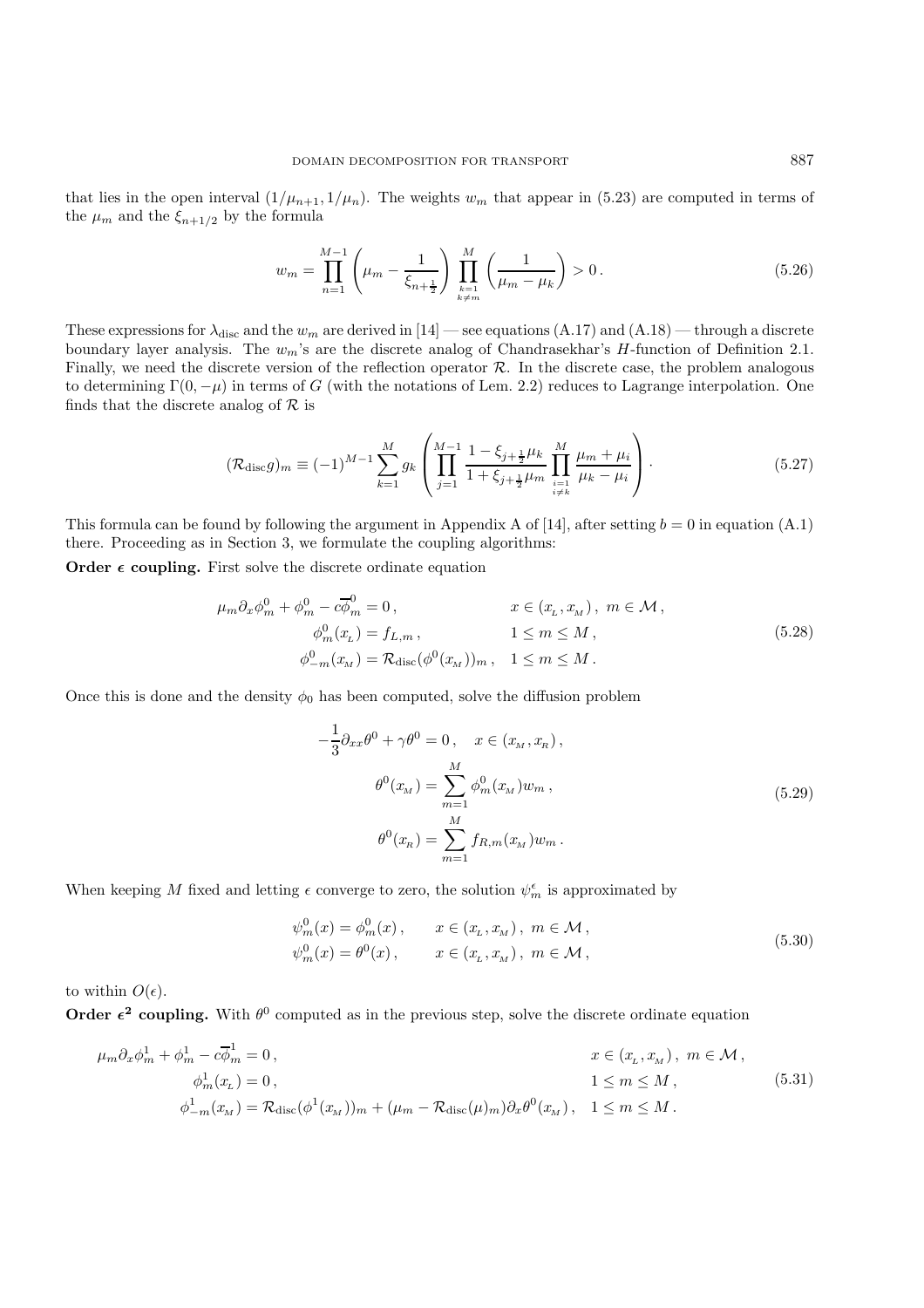Once this is done  $\theta^0$ ,  $\phi^0$  and  $\phi^1$  have been computed and one can solve the diffusion problem

$$
-\frac{1}{3}\partial_{xx}\theta_{\epsilon} + \gamma\theta_{\epsilon} = 0, \quad x \in (x_M, x_R),
$$
  

$$
\theta_{\epsilon}(x_M) - \epsilon \lambda_{\text{disc}}\partial_x\theta_{\epsilon}\Big|_{x=x_M} = \sum_{m=1}^M (\phi_m^0 + \epsilon \phi_m^1)(x_M)w_m,
$$
  

$$
\theta_{\epsilon}(x_R)) + \epsilon \lambda_{\text{disc}}\partial_x\theta_{\epsilon}\Big|_{x=x_R} = \sum_{m=1}^M f_{R,m}(x_M)w_m.
$$
 (5.32)

When keeping M fixed and letting  $\epsilon$  converge to zero, the solution  $\psi_m^{\epsilon}$  is approximated by

$$
\psi_m^{1,\epsilon}(x) = \phi_m^0(x) + \epsilon \phi_m^1(x), \qquad x \in (x_L, x_M), \ m \in \mathcal{M},
$$
  

$$
\psi_m^{1,\epsilon}(x) = \theta_\epsilon^0(x) - \epsilon \mu_m \partial_x \theta_\epsilon(x), \qquad x \in (x_M, x_R), \ m \in \mathcal{M},
$$
\n(5.33)

to within  $O(\epsilon^2)$ . The error estimates concerning the limit  $\epsilon \to 0$  while keeping M fixed are analogous to those in Section 4. What happens if in addition one lets M tend to  $\infty$  can be analyzed by using the methods described in the present paper with those from [12].

## APPENDIX A: THE TRANSPORT EQUATION WITH REFLECTION BOUNDARY CONDITIONS

Let A be a bounded, linear operator on  $L^2([0,1], \mu d\mu)$  such that

$$
\|\mathcal{A}\|_{\mathcal{L}(L^2([0,1],\mu d\mu)} \le 1.
$$
\n(A.1)

Consider the transport equation

$$
\mu \partial_x \psi + \sigma(x) \psi = \sigma(x) c(x) \overline{\psi},
$$
  
\n
$$
\psi(x_L, \mu) = F_L(\mu),
$$
  
\n
$$
\psi(x_M, -\mu) = A(\psi(x_M, \cdot)|_{(0,1]})(\mu) + \phi_M(\mu),
$$
  
\n
$$
\mu \in (0, 1],
$$
  
\n
$$
\mu \in (0, 1].
$$
  
\n(A.2)

**Proposition A.1.** *Assume that the measurable functions*  $\sigma$  *and* c *satisfy the bounds*  $0 < \sigma_* \leq \sigma(x) \leq \sigma^*$  *and*  $0 \leq c(x) \leq c^* < 1$  *for each*  $x \in (x_L, x_R)$  *and some constants*  $\sigma_*$ ,  $\sigma^*$  *and*  $c^*$ *. For each*  $F_L$  *and*  $\phi_M \in L^2([0, 1], \mu d\mu)$ , *there exists a unique solution*  $\psi$  *to (A.2) in*  $L^2((x_L, x_M) \times [-1, 1])$ *.* 

*Proof.* We use the objects and notations from Lemma 4.1. Assume the existence of a solution  $\psi \in L^2((x_L, x_M) \times$  $[-1, 1]$ ; the transport equation implies that  $\mu \partial_x \psi$  is in  $L^2((x_L, x_M) \times [-1, 1])$ , so that  $\psi(x_M, \mu)$  is a well-defined<br>element in  $L^2([-1, 1], |\mu|d\mu)$ . Define  $F_{\mathcal{M}}(\mu) = \psi(x - \mu)$  for  $\mu \in (0, 1]$ ; thus the boundary cond element in  $L^2([-1, 1], |\mu| d\mu)$ . Define  $F_M(\mu) = \psi(x_M, -\mu)$  for  $\mu \in (0, 1]$ ; thus the boundary condition at  $x_M$  is equivalent to the equality

$$
F_M = \mathcal{A} \circ (\mathcal{T}_L F_L + \mathcal{T}_M F_M) + \phi_M.
$$

By Lemma 4.1,  $\|\mathcal{A} \circ \mathcal{T}_{M}\|_{\mathcal{L}(L^{2}([0,1],\mu d\mu)} < 1$ , thus  $I - \mathcal{A} \circ \mathcal{T}_{M}$  is invertible in  $\mathcal{L}(L^{2}([0,1],\mu d\mu)$ . Hence

$$
F_M = (I - A \circ T_M)^{-1} (A \circ T_L F_L + \phi_M);
$$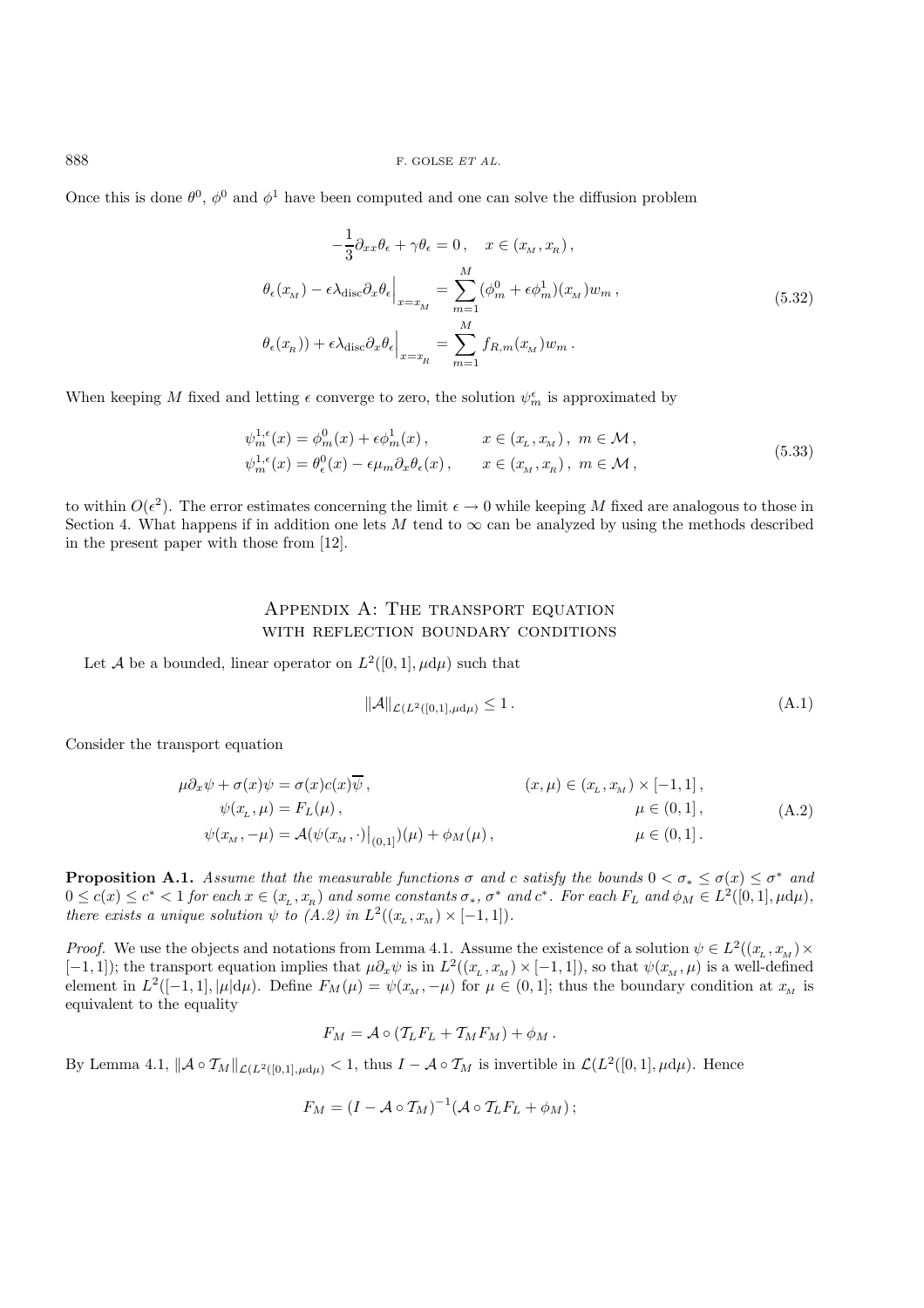this shows that  $F_M \in L^2([0,1], \mu d\mu)$  is uniquely defined in terms of  $F_L$  and  $\phi_M$ , so that there is at most one<br>solution  $\phi$  of  $(\Lambda, 2)$  in  $L^2((x-x_0) \times [-1, 1])$ . Convergely let  $\tilde{\phi}$  be the solution of solution  $\psi$  of (A.2) in  $L^2((x_L, x_M) \times [-1, 1])$ . Conversely, let  $\tilde{\psi}$  be the solution of

$$
\mu \partial_x \tilde{\psi} + \sigma(x) \tilde{\psi} = \sigma(x) c(x) \tilde{\psi},
$$
  
\n
$$
\tilde{\psi}(x_L, \mu) = F_L(\mu),
$$
  
\n
$$
\tilde{\psi}(x_M, -\mu) = (I - A \circ \mathcal{T}_M)^{-1} (A \circ \mathcal{T}_L F_L + \phi_M)(\mu),
$$
  
\n
$$
\mu \in (0, 1],
$$
  
\n
$$
\mu \in (0, 1].
$$

Since  $F_L$  and  $\phi_M \in L^2([0,1], \mu d\mu)$ , the boundary term

$$
(I - A \circ T_M)^{-1} (A \circ T_L F_L + \phi_M),
$$

also belongs to  $L^2([0,1], \mu d\mu)$  so that the above transport equation has a unique solution  $\tilde{\psi} \in L^2((x_L, x_M) \times$  $[-1, 1]$ ). But the boundary condition at  $x_M$  implies that

$$
\tilde{\psi}(x_M, -\mu) = \mathcal{A}(\tilde{\psi}(x_M, \cdot)|_{(0,1]}) (\mu) + \phi_M(\mu),
$$

so that  $\tilde{\psi}$  coincides with  $\psi$  by the uniqueness property proved above.

Appendix B: The multi-dimensional Chandrasekhar function

The adjoint problem

$$
(\omega \cdot \nu)\partial_z v + v - \overline{v} = 0, \qquad z > 0, \ \omega \in \mathbf{S}^{D-1},
$$
  
\n
$$
\frac{v(0, \omega) = 0, \qquad \omega \cdot \nu > 0, \qquad (\text{B.1})
$$
  
\n
$$
\overline{(\omega \cdot \nu)v} = -1, \qquad z > 0,
$$

has a unique solution  $v \equiv v(z, \omega)$  such that

$$
(z,\omega) \mapsto v(z,\omega) - \frac{1}{K^2} z \text{ belongs to } L^{\infty}(\mathbf{R}_+; L^2(\mathbf{S}^{D-1}, |\omega \cdot \nu| d\omega)),
$$
 (B.2)

where  $K = (\overline{(\omega \cdot \nu)^2})^{1/2}$ . It is defined by the formula

$$
v(z, \omega) = v_0(z, \omega) + \frac{1}{K^2}(z - (\omega \cdot \nu))
$$

where  $v_0$  is the unique solution in  $L^{\infty}(\mathbf{R}_+; L^2(\mathbf{S}^{D-1}, |\omega \cdot \nu| d\omega))$  of the problem

$$
(\omega \cdot \nu)\partial_z v_0 + v_0 - \overline{v}_0 = 0, \qquad z > 0, \ \omega \in \mathbf{S}^{D-1},
$$
  

$$
v_0(0, \omega) = \omega \cdot \nu, \qquad \omega \cdot \nu > 0.
$$

Let  $\Gamma \in L^{\infty}(\mathbf{R}_+; L^2(\mathbf{S}^{D-1}, |\omega \cdot \nu| d\omega))$  be the unique solution of (5.11). Observe that

$$
\frac{\mathrm{d}}{\mathrm{d}z} \int_{\mathbf{S}^{D-1}} (\omega \cdot \nu) \Gamma(z, \omega) v(z, \omega) \mathrm{d}\omega = \int_{\mathbf{S}^{D-1}} (\Gamma(z, \omega) - \overline{\Gamma}(z)) v(z, \omega) \mathrm{d}\omega - \int_{\mathbf{S}^{D-1}} \Gamma(z, \omega) (v(z, \omega) - \overline{v}(z)) \mathrm{d}\omega = 0.
$$

By evaluating the quantity  $\overline{(\omega \cdot \nu)}\overline{\Gamma v}$  both at  $z = 0$  and for  $z \to +\infty$ , one finds that

$$
\int_{\mathbf{S}_\nu^-} (\omega \cdot \nu) G(\omega) v(0, \omega) d\omega = \overline{(\omega \cdot \nu) v \Lambda_\nu(G)},
$$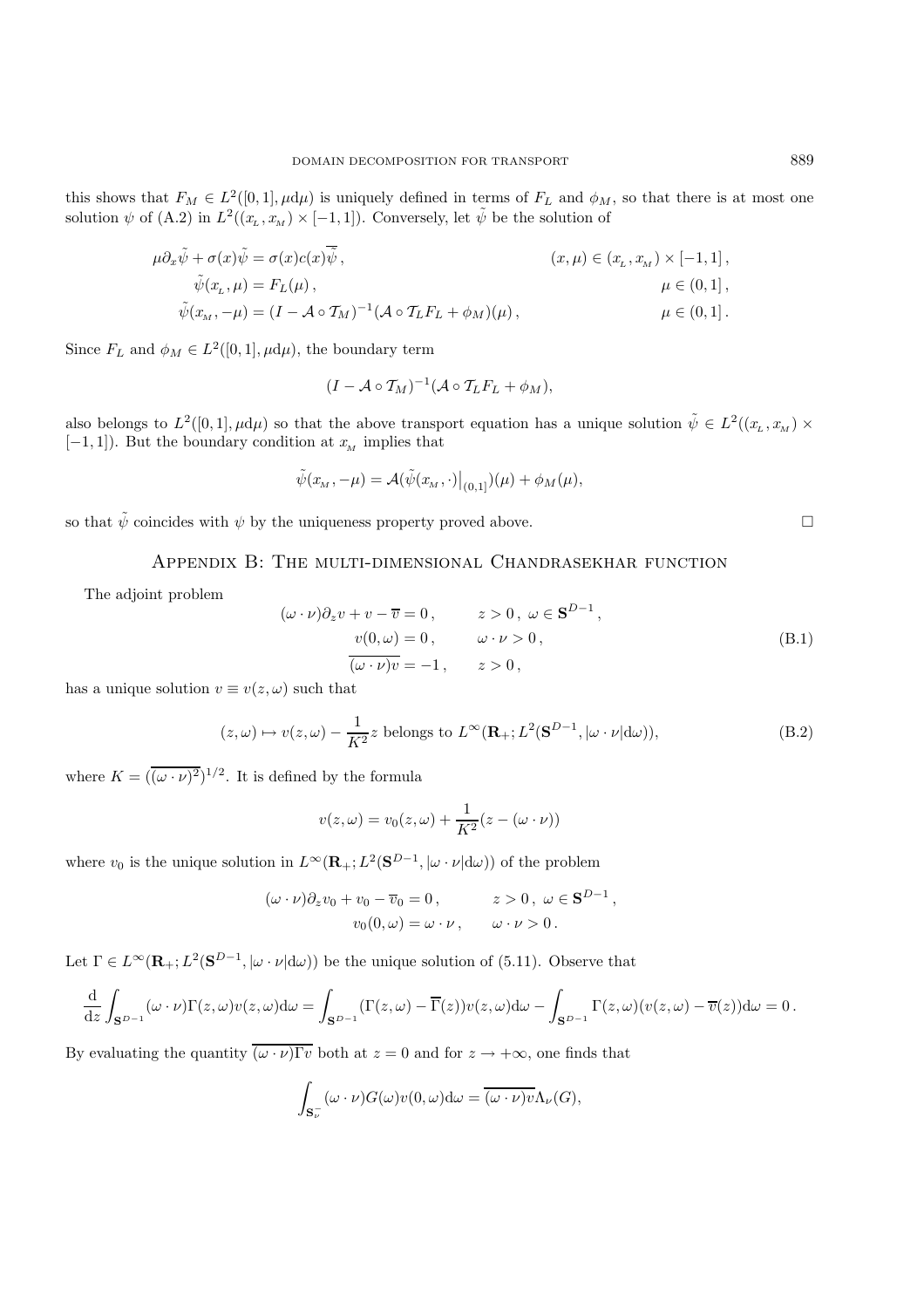leading to the formula

$$
\Lambda_{\nu}(G) = \int_{\mathbf{S}_{\nu}^{-}} |\omega \cdot \nu| G(\omega) v(0, \omega) d\omega.
$$
\n(B.3)

This expression is analogous to the first formula in Lemma 2.2. In other words, the linear functional  $\Lambda_{\nu}$  is represented on the Hilbert space  $L^2(\mathbf{S}_\nu^-,\vert \omega\cdot\nu\vert d\omega)$  by the function  $\frac{1}{K}H_\nu(\omega)$ , where  $H_\nu$  is defined by

$$
H_{\nu}(\omega)=Kv(0,\omega).
$$

Consider next the function

$$
u(z,\omega) = (\omega \cdot \nu)\Gamma(z,\omega) + \int_0^z \overline{\Gamma}(s)ds ;
$$

it satisfies

$$
-(\omega \cdot \nu)\partial_z u + u - \overline{u} = 0, \qquad z > 0, \ \omega \in \mathbf{S}^{D-1},
$$

$$
u(0, \omega) = (\omega \cdot \nu)G(\omega), \qquad \omega \cdot \nu < 0,
$$

$$
\overline{(\omega \cdot \nu)u} = K^2 \Lambda_\nu(G), \qquad z > 0.
$$

It also verifies the condition

$$
(z,\omega) \mapsto u(z,\omega) - \Lambda_{\nu}(G)z
$$
 belongs to  $L^{\infty}(\mathbf{R}_{+};L^{2}(\mathbf{S}^{D-1},|\omega \cdot \nu|d\omega)).$ 

Let  $w \in L^{\infty}(\mathbf{R}_+; L^2(\mathbf{S}^{D-1}, |\omega \cdot \nu| \mathrm{d}\omega))$  be the solution of

$$
-(\omega \cdot \nu)\partial_z w + w - \overline{w} = 0, \qquad z > 0, \ \omega \in \mathbf{S}^{D-1},
$$
  

$$
w(0, \omega) = (\omega \cdot \nu)G(\omega), \qquad \omega \cdot \nu < 0.
$$

It must also verify the condition

$$
\overline{(\omega \cdot \nu)w} = 0 \text{ for all } z > 0.
$$

Indeed, by averaging over  $S^{D-1}$  the equations for w and  $(\omega \cdot \nu)w$ , one finds that

$$
\overline{(\omega \cdot \nu)w} = \text{const.} \text{ and } \frac{\mathrm{d}}{\mathrm{d}z} \overline{(\omega \cdot \nu)^2 w} = \overline{(\omega \cdot \nu)w} ;
$$

one concludes by observing that  $\overline{(\omega \cdot \nu)^2 w} \in L^{\infty}(\mathbf{R}_+)$ . Hence the function  $u - w$  satisfies

$$
-(\omega \cdot \nu)\partial_z(u-w) + (u-w) - \overline{(u-w)} = 0, \qquad z > 0, \ \omega \in \mathbf{S}^{D-1},
$$

$$
\frac{(u-w)(0,\omega) = 0, \qquad \omega \cdot \nu < 0,
$$

$$
\overline{(\omega \cdot \nu)(u-w)} = K^2 \Lambda_\nu(G), \qquad z > 0.
$$

By uniqueness of the solution of (5.11) in  $L^{\infty}(\mathbf{R}_+;L^2(\mathbf{S}^{D-1}, |\omega \cdot \nu| d\omega))$ , one finds that

$$
(u - w)(z, \mathbf{s}_{\nu}\omega) = K^2 \Lambda_{\nu}(G)v(z, \omega)
$$
, where  $\mathbf{s}_{\nu}\omega = \omega - 2(\omega \cdot \nu)\nu$ .

At  $z = 0$  and for  $\omega \cdot \nu < 0$ , this relation can be recast as

$$
-(\omega \cdot \nu)\mathcal{R}_{\nu}G(\omega) - (\mathcal{R}_{\nu}(\omega \cdot \nu)G)(\omega) = H_{\nu}(\omega)\int_{\mathbf{S}_{\nu}^{-}}|\omega' \cdot \nu|H_{\nu}(\omega')G(\omega')d\omega',
$$

which shows that  $\mathcal{R}_{\nu}$  is of the form

$$
\mathcal{R}_{\nu}G(\omega)=\int_{\mathbf{S}_{\nu}^{-}}r_{\nu}(\omega,\omega')G(\omega')|\omega'\cdot\nu|\mathrm{d}\omega',
$$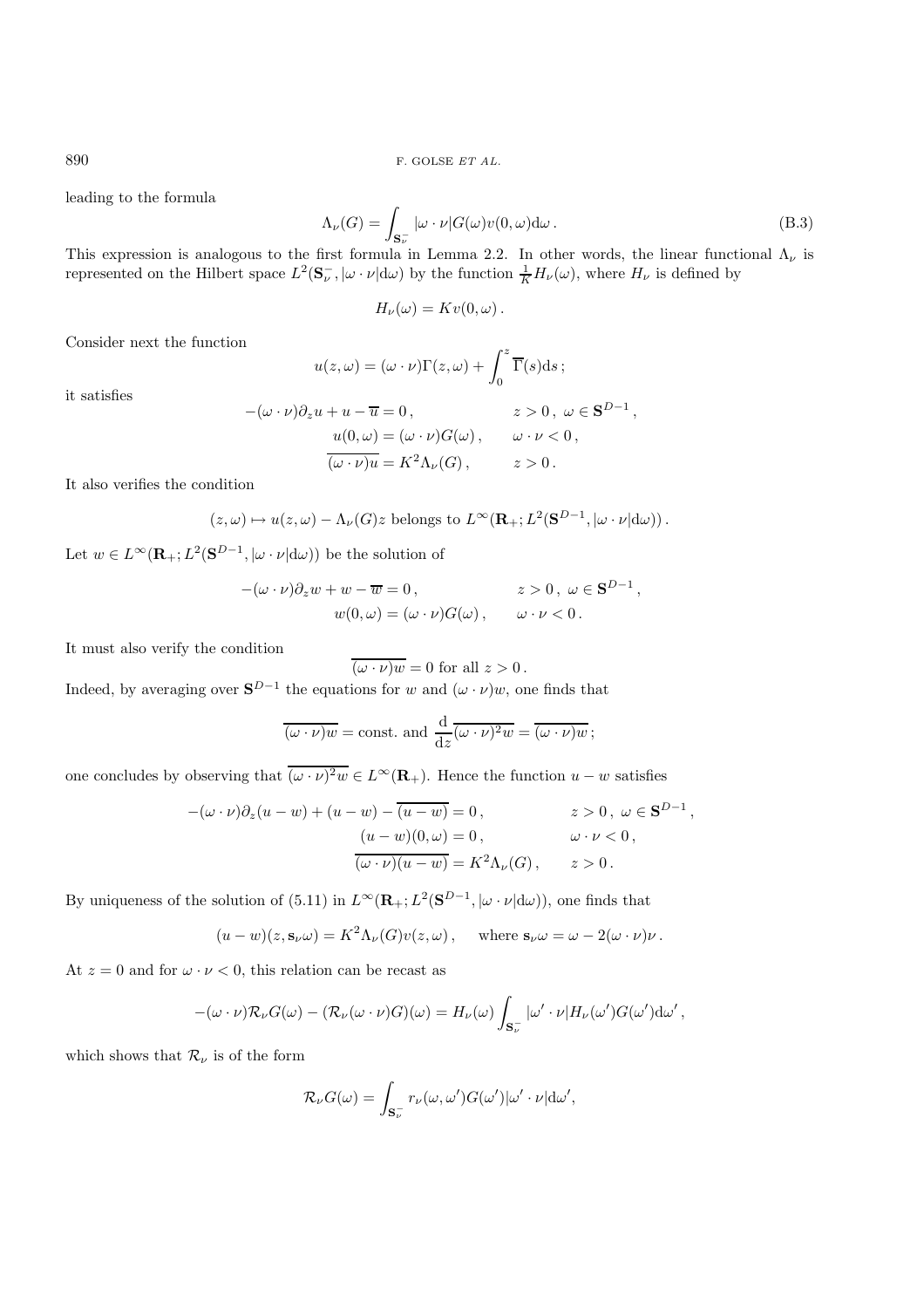with

$$
r_{\nu}(\omega,\omega') = \frac{H_{\nu}(\omega)H_{\nu}(\omega')}{|\omega \cdot \nu| + |\omega' \cdot \nu|}.
$$
\n(B.4)

This expression is analogous to the second formula in Lemma 2.2. Obviously, the solution  $\Gamma$  of (5.11) corresponding to  $G \equiv 1$  is  $\Gamma \equiv 1$ ; hence  $\mathcal{R}_{\nu}1 = 1$ , which results in the nonlinear integral equation for  $H_{\nu}$ 

$$
\frac{1}{H_{\nu}(\omega)} = \int_{\mathbf{S}_{\nu}^{-}} \frac{H_{\nu}(\omega')}{|\omega \cdot \nu| + |\omega' \cdot \nu|} |\omega' \cdot \nu| d\omega'.
$$

This shows that in fact  $H_{\nu}$  depends only on  $\omega \cdot \nu$ : specifically

$$
H_{\nu}(\omega) = \mathcal{H}_D(|\omega \cdot \nu|)
$$

and the nonlinear integral equation for  $H_{\nu}$  can be recast in terms of  $\mathcal{H}_D$  in the following manner:

$$
\frac{1}{\mathcal{H}_D(\mu)} = |\mathbf{S}^{D-2}| \int_0^1 \frac{\mathcal{H}_D(\mu')}{\mu + \mu'} \mu'(1 - \mu'^2)^{\frac{D-3}{2}} d\mu'.
$$

This integral equation is analogous to (2.6) and can be solved numerically by a relaxation method.

Acknowledgements. S. Jin's research was supported by the NSF under Grant No. DMS-0196106. D. Levermore's research was supported by the NSF under Grant No. DMS-9803753.

#### **REFERENCES**

- [1] G. Bal and Y. Maday, Coupling of Transport and Diffusion Models in Linear Transport Theory. ESAIM: M2AN **36** (2002) 69–86.
- [2] C. Bardos, R. Santos and R. Sentis, Diffusion approximation and computation of critical size. Trans. Amer. Math. Soc. **284** (1984) 617–649.
- [3] A. Bensoussan, J.-L. Lions and G.C. Papanicolaou, Boundary layers and homogenization of transport processes. Publ. Res. Inst. Math. Sci. **15** (1979) 53–157.
- [4] J.-F. Bourgat, P. Le Tallec, B. Perthame and Y. Qiu, Coupling Boltzmann and Euler equations without overlapping, in Domain decomposition methods in science and engineering (Como, 1992). Amer. Math. Soc., Providence, RI, Contemp. Math. **157** (1994) 377–398.
- [5] C. Buet, S. Cordier, B. Lucquin-Desreux and S. Mancini, Diffusion limit of the Lorentz model: asymptotic preserving schemes. ESAIM: M2AN **36** (2002) 631–655.
- [6] S. Chandrasekhar, Radiative Transfer. Dover, New York (1960).
- [7] R. Dautray and J.L. Lions, Analyse Mathèmatique et Calcul Numérique pour les Sciences et les Techniques. Collection du Commissariat à l'Énergie Atomique: Série Scientifique, Masson, Paris (1985).
- [8] P. Degond and C. Schmeiser, Kinetic boundary layers and fluid-kinetic coupling in semiconductors. Transport Theory Statist. Phys. **28** (1999) 31–55.
- [9] S. Dellacherie, Kinetic fluid coupling in the field of the atomic vapor laser isotopic separation: numerical results in the case of a mono-species perfect gas, presented at the 23rd International Symposium on Rarefied Gas Dynamics, Whistler (British Columbia), July (2002).
- [10] F. Golse, Applications of the Boltzmann equation within the context of upper atmosphere vehicle aerodynamics. Comput. Methods Appl. Mech. Engrg. **75** (1989) 299-316.
- [11] F. Golse, Knudsen layers from a computational viewpoint. Transport Theory Statist. Phys. **21** (1992) 211–236.
- [12] F. Golse, S. Jin and C.D. Levermore, The convergence of numerical transfer schemes in diffusive regimes, I. The dicrete-ordinate method. SIAM J. Numer. Anal. **36** (1999) 1333–1369.
- [13] M. Günther, P. Le Tallec, J.-P. Perlat and J. Struckmeier, Numerical modeling of gas flows in the transition between rarefied and continuum regimes. Numerical flow simulation I, (Marseille, 1997). Vieweg, Braunschweig, Notes Numer. Fluid Mech. **66** (1998) 222–241.
- [14] S. Jin and C.D. Levermore, The discrete-ordinate method in diffusive regimes. Transport Theory Statist. Phys. **20** (1991) 413–439.
- [15] S. Jin and C.D. Levermore, Fully discrete numerical transfer in diffusive regimes. Transport Theory Statist. Phys. **22** (1993) 739–791.